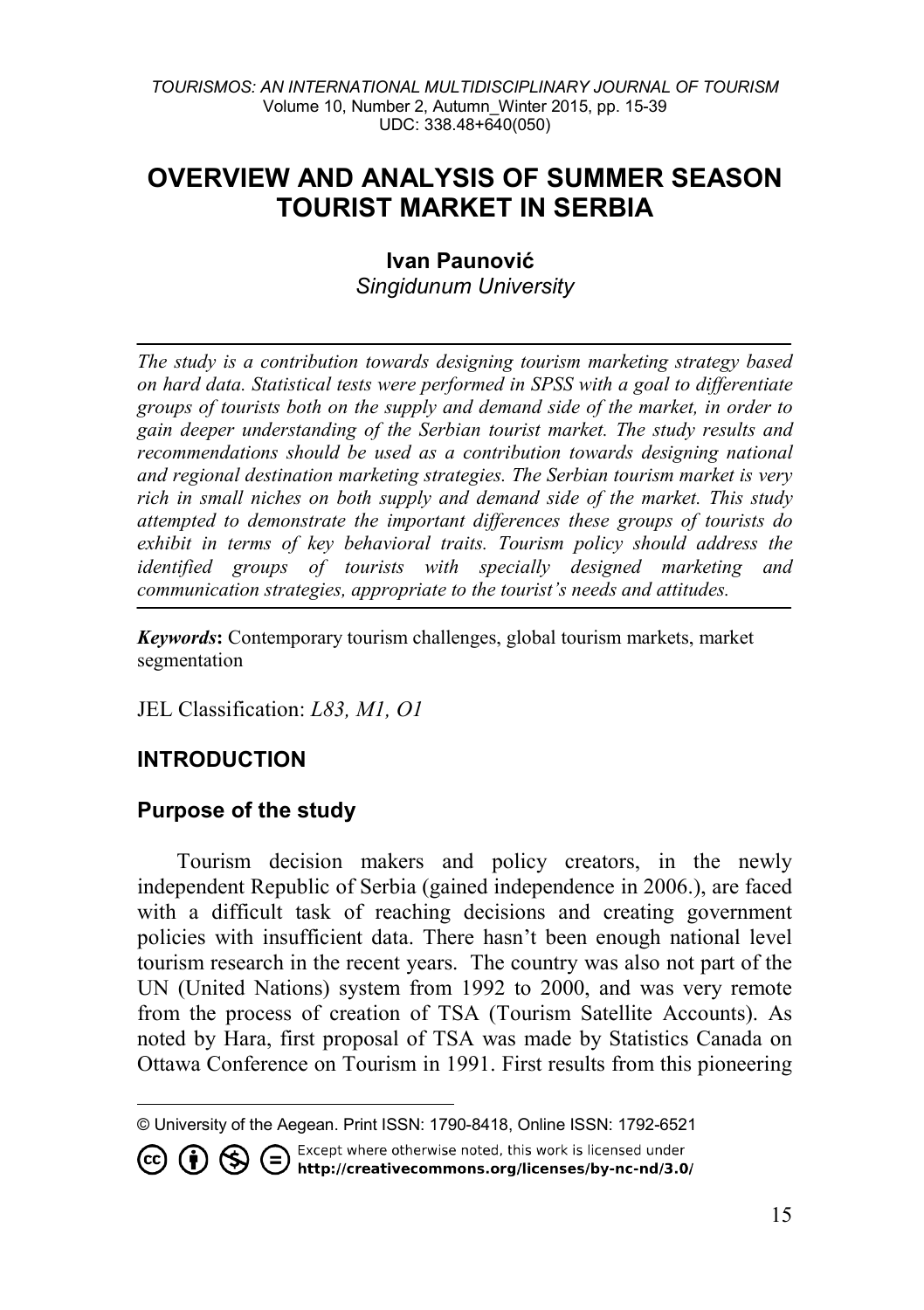method at that time, were presented in 1994. Its method is similar to accounting method of profit-loss statements with input-output tables. (Tadayuki (Tad) Hara, 2012) TSA's give a good measure of the size of the tourism industry and its subsectors, but it cannot give answers to questions regarding tourist motivations, wants and needs, attachment to brands, satisfaction levels, etc. This means that decision makers also need quality tourism marketing research, in addition to the TSA's. This is why European Union financed Serbia Guest Survey 2011, through its pre accession assistance program, as part of the project: "Support to implementation of the national strategy for tourism".

# **Delimitations**

The survey was conducted only during summer season, so the data should be approached with caution. The samples were, however, weighted according to the official statistics in order to gain more reliable data.

The questionnaire questions included only primary motivation for travel and no secondary motivation. In that sense, they are not suitable for detailed tourist motivation analysis, and especially for cultural tourism analysis. The data from EUROBAROMETER show that culture is a strong secondary motivator for visits, especially for city tourism. (World Tourism Organization and European Travel Commision, 2005)

# **REVIEW OF THE LITERATURE**

### **Global trends in tourism markets**

Major global trend on the demand side of the market will be continuing domination of Europe as region of origin of largest share of tourists on the global tourism markets, both to advanced economies, and to emerging economies. However, Asia and Pacific Region will be the region with highest growth of outbound tourism to other regions. (UNWTO (World Tourism Organization), 2011)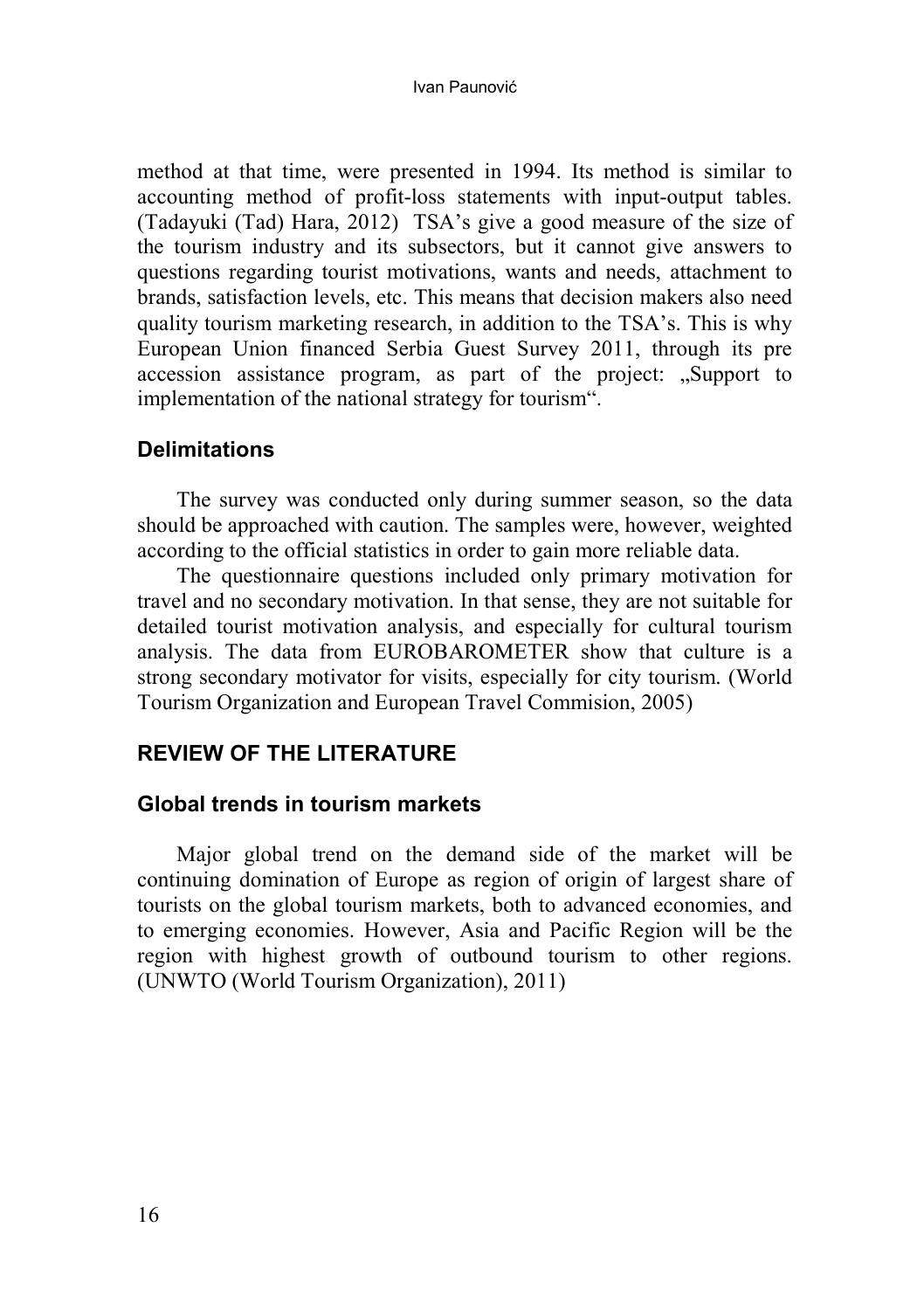|                          |                            | Market share (in $\%$ ) |                            |      |      |      |  |  |  |
|--------------------------|----------------------------|-------------------------|----------------------------|------|------|------|--|--|--|
|                          |                            |                         | Actual data<br>Projections |      |      |      |  |  |  |
|                          |                            | 1980                    | 2030                       |      |      |      |  |  |  |
| To advanced<br>economies |                            | 70                      | 63                         | 53   | 47   | 43   |  |  |  |
| From:                    | Africa                     | 1.0                     | 0.5                        | 0.5  | 0.5  | 0.6  |  |  |  |
|                          | Americas                   | 15.9                    | 11.9                       | 8.9  | 7.4  | 6.3  |  |  |  |
|                          | Asia and<br>the<br>Pacific | 5.1                     | 8.2                        | 8.8  | 9.9  | 10.7 |  |  |  |
|                          | Europe                     | 47.5                    | 42.5                       | 34.4 | 29.1 | 24.8 |  |  |  |
|                          | Middle<br>East             | 0.6                     | 0.3                        | 0.3  | 0.3  | 0.3  |  |  |  |
| To emerging<br>economies |                            | 30                      | 37                         | 47   | 53   | 57   |  |  |  |
| From:                    | Africa                     | 1.0                     | 1.8                        | 2.7  | 3.4  | 4.4  |  |  |  |
|                          | Americas                   | 9.8                     | 9.0                        | 8.1  | 8.2  | 8.3  |  |  |  |
|                          | Asia and<br>the<br>Pacific | 3.8                     | 8.4                        | 12.9 | 16.4 | 19.2 |  |  |  |
|                          | Europe                     | 13.7                    | 15.8                       | 19.7 | 20.9 | 21.2 |  |  |  |
|                          | Middle<br>East             | 1.5                     | 1.6                        | 3.6  | 3.9  | 4.2  |  |  |  |

| <b>Table 1. Global tourism markets</b> |  |
|----------------------------------------|--|
|----------------------------------------|--|

*Source: Adapted from (UNWTO (World Tourism Organization), 2011)*

# **Serbian national strategy for tourism development and developments on the tourism market**

Holidays in cities, business tourism, MICE, Touring, Cruising, and events have been identified as priority tourism products in the Tourism Strategy of Serbia (Horwath Consuting Zagreb and University of Belgrade Faculty of Economics, 2006) (Official Gazzette of the Republic of Serbia, 2006). This products have indeed the highest potential for development, especially on the international market. However, as Petkovic and Pindzo note, tourism can be compared to heavy industry in terms of needed public and private investment in infrastructure: road and transport network, drinking water distribution, waste treatment, access to eletricity and to telecommunications. (Petković & Pindžo, 2012) International market of business and city tourism is very competitive, and these products have to be strategically developed in order to be positioned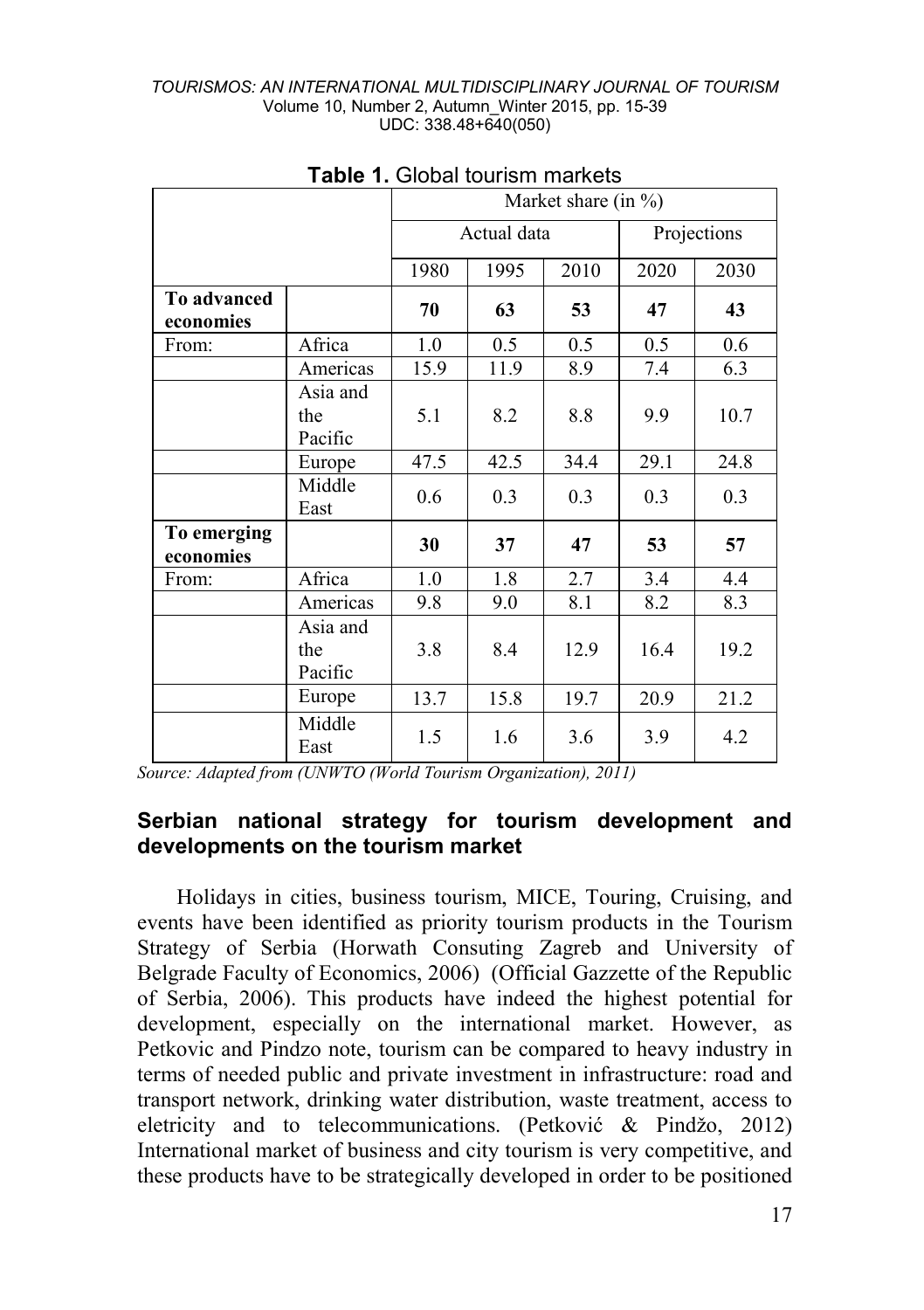on the international market. Minghetti and Montaguti recommend the use of multidimensional and multidisciplinary approach to this problems, with indicators from several branches of knowledge (Minghetti & Montagutti, 2010). Dunne, Flanagan and Bukley identified that the major push motivation for city break tourists is to get away from something in the home environment, accompanied with the desire to satisfy social need. This 2 motivations drive city break tourists to do as many things possible at the destination, in short time period (Dunne Gerard, 2011).

|                                 | Serbian tourism market from 1989 to 2011, and Tourism Strategy projections until 2015 (in thousands) |                                |       |       |       |       |       |       |       |                                        |                                          |
|---------------------------------|------------------------------------------------------------------------------------------------------|--------------------------------|-------|-------|-------|-------|-------|-------|-------|----------------------------------------|------------------------------------------|
|                                 | 1989                                                                                                 | Strat.<br>base<br>year<br>2004 | 2005  | 2006  | 2007  | 2008  | 2009  | 2010  | 2011  | Moderate<br>growth<br>scenario<br>2015 | Optimistic<br>growth<br>scenario<br>2015 |
| <b>Number</b><br>of beds        | n.a.                                                                                                 | 86                             | 87    | 89    | 113   | 116   | 113   | 119   | 128   | 150                                    | 170                                      |
| <b>Tourist</b><br>arrivals      | 4,158                                                                                                | 2,000                          | 1,989 | 2,006 | 2,306 | 2,266 | 2,019 | 2,000 | 2,069 | 5,400                                  | 7,000                                    |
| Domestic                        | 3,216                                                                                                | 1,700                          | 1,536 | 1,537 | 1,610 | 1,620 | 1,373 | 1,318 | 1,304 | 2,300                                  | 3,000                                    |
| Foreign                         | 941                                                                                                  | 300                            | 453   | 469   | 696   | 646   | 646   | 682   | 765   | 3,100                                  | 4,000                                    |
| <b>Tourist</b><br>overnights    | 11,899                                                                                               | 6,700                          | 6,499 | 6,407 | 7,329 | 7,334 | 6,762 | 6,414 | 6,645 | 14,500                                 | 18,500                                   |
| Domestic                        | 10,384                                                                                               | 5,900                          | 5,295 | 5,392 | 5,853 | 5,935 | 5,293 | 4,961 | 5,002 | 7,500                                  | 9,500                                    |
| Foreign                         | 1,516                                                                                                | 800                            | 1,204 | 1,015 | 1,476 | 1,399 | 1,469 | 1,452 | 1,643 | 7,000                                  | 9,000                                    |
| Average<br>pay (Neto<br>in EUR) | n.a.                                                                                                 | 182                            | 203   | 276   | 328   | 366   | 334   | 318   | 365   | 450                                    | 600                                      |

**Table 2.** Serbian tourism market 1989-2015

*Adapted from:* (Statistical Office of the Republic of Serbia, 2013) (Official Gazzette of the Republic of Serbia, 2006)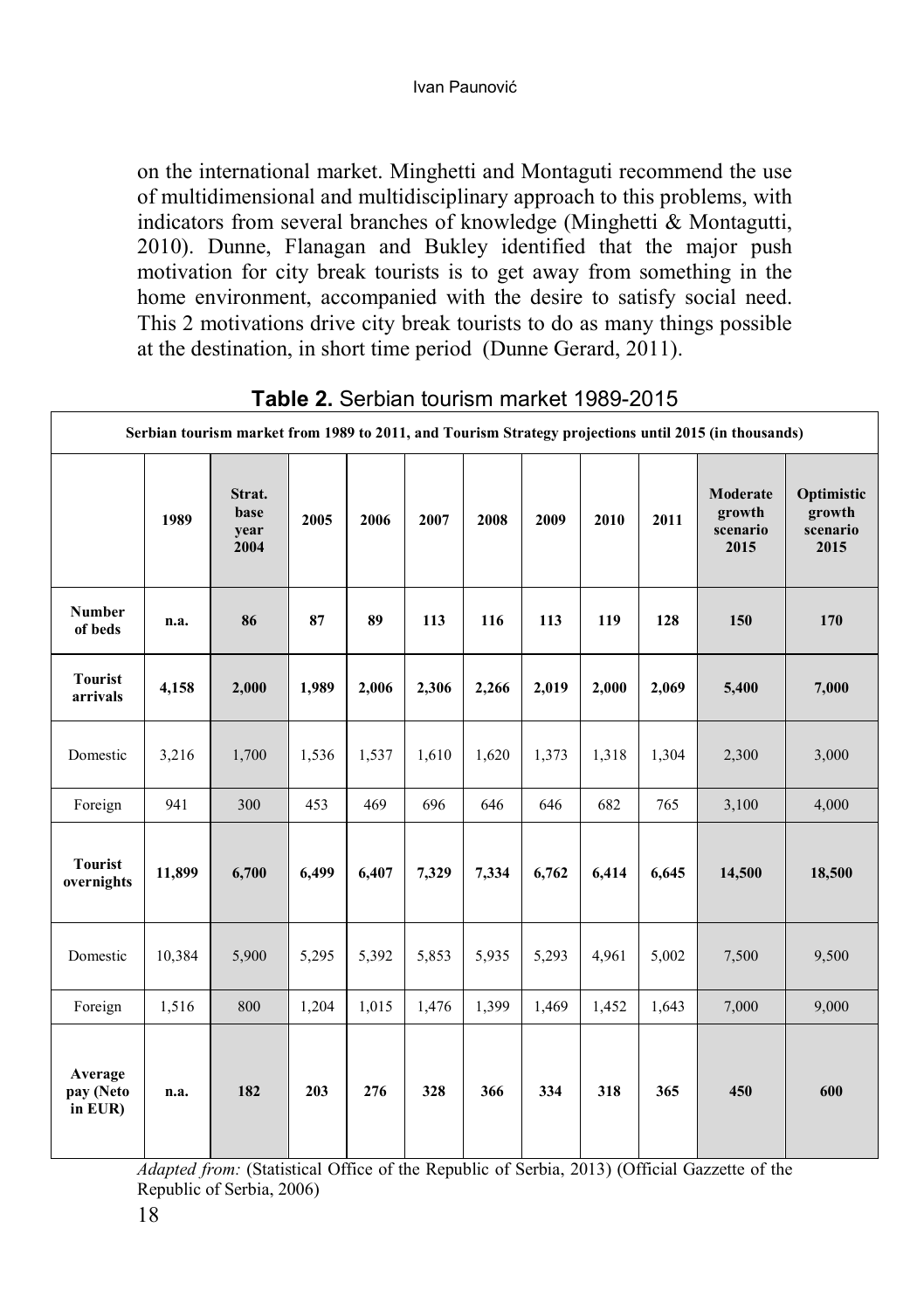*Note: Data from 1989 include tourist data for regions of Vojvodina, Central Serbia and Kosovo, and view tourists from all ex Yugoslavian territories as domestic. Data from 2004 onwards, as well as projections for 2015 include tourist data for Vojvodina and Central Serbia, and view only these tourists as domestic.* 

Many tourism destinations have found themselves in a declining domestic demand situation at some point: Britain during the mid-80's and more specifically Eastern European countries such as Poland, Czechoslovakia, Bulgaria and the German Democratic Republic (now part of Germany), after the fall of the Iron curtain. (Bresler, 2011 Volume 15, Issue 2). We can argue that in 2009. "Iron curtain" fell down for Serbia, since it was the first time from 1992 that the Serbian "captive market" could travel freely in the EU Schengen area. Bresler proposes Packaged tours as a way of promoting and nurturing the culture of domestic travel, the same way it was done in the Eastern European countries after the fall of the Iron curtain. Package tour is an effective tool for providing convenience, pshychological and financial security to the first-time buyers with limited income. (Bresler, 2011 Volume 15, Issue 2)

### **Characteristics of the Serbian tourism market and international experiences with tourism strategy formulation**

In the work of Armenski, Zakic and Dragin, research has been done in Belgrade and Novi Sad in order to investigate both supply and demand side of the Serbian tourism market. In Belgrade, when the question was what did they like the most, 29,5% of tourists pointed out historical values as the most important, while only 12,5% pointed out nightlife. Although the category in the survey was rather narrow-cultural monuments only, it captures the satisfaction of tourist with cultural offer in Belgrade, more than with entertainment or nature. The same research during the Exit festival in Novi Sad revealed that Belgrade is the only destination that most (70%) of the people heard of, while only 30% heard about other destinations in Serbia. (Armenski, Zakić, & Dragin, 2009)

One third of the global accomodation capacity is registered in the EU, and one in three world tourists comes from the EU. However, this does not mean that tourism as an industry has a special place in the european policy. Tourism industry, in the Europen Commission, is under the jurisdiction of the Directorate General for Enterprise and Industry. (Mehter & Sevcan, 2012 Vol. 7 No. 1)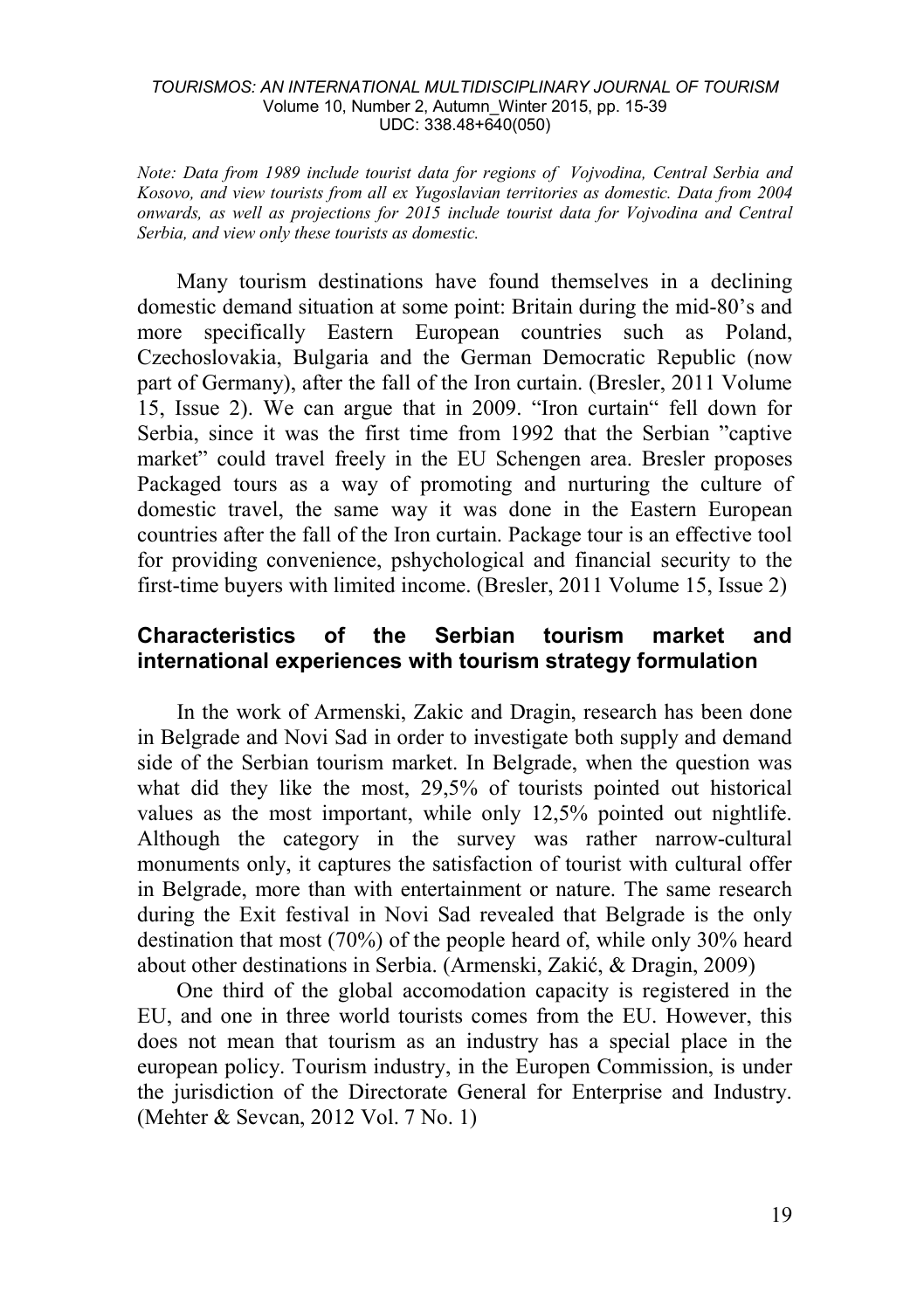As Maitland suggests, generic strategies, such as development of international museums and galleries, can lead to some degree of standardization. That's why off the beaten tracks can offer added value to the tourists, as they provide authentic insight into everyday life of the local population. They offer somewhat more romantic, imaginative view of the local population in the perception of tourists. The imagined tourist perceptions are just as true as the real ones. (Maitland, 2010)

Development of tourism based economy in a post-industrial society is a multifaceted task. As Di Domenico S. and Di domenico C. have pointed out on the case of Dundee, over-reliance upon singular concept or predominantly consumption based strategies such as retail can be vulnerable to outside competition in the long run. (Di Domenico & Di Domenico, 2007) In that sense, Murphy and Boyle have developed a conceptual model for depicting the complex relations in the process of strategic cultural tourism development in a post-industrial city. It was based on the Glasgow's experience in cultural tourism development. However, as evidenced in the prominent cultural figures interviews, the perspectives of single actors were rather opportunistic, and not strategic. (Murphy & Boyle, 2006) It is an example of the successfull strategy viewed as a learning process. Mintzberg, Ahlstrand and Lampel recognized that strategies emerge as a consequence of many small actions and decisions made by many different people. Moreover, informed individuals on all levels of hierarchy can give their contributions to the strategic process. (Mintzberg, Ahlstrand, & Lampel, 1998)

Research conduted by Najdic has found that the EU Schengen visa liberalisation for Serbian citizens in 2009 has had no major impact on the decision of Serbian tourists where to travel. However, 17.9% of tourists did say that it did affect their decision where to travel, which is a considerable figure. Economic crises has caused a general decrease of leisure travels from Serbia, and it primarily affected domestic destinations in Serbia and in neighbouring Montenegro on the Adriatic coast. The favourite destinations of Serbian tourists are: Montengro 30%, Greece 26%, and Serbia itself 16%. (Najdic & Sekulovic, 2012) In 2009., a 4 year positive trend in domestic tourist arrivals and overnights has been stopped, from which Serbian tourism has not yet recovered. This negative trend is probably a mixture of economic recession in Serbia, which led to households spending less on travel, and potential substitution of every 5th domestic leisure travel in favour of the European Union destinations. As Pearce and Schott evidenced in their research, New Zealands domestic market also suffered from substitution of domestic destinations with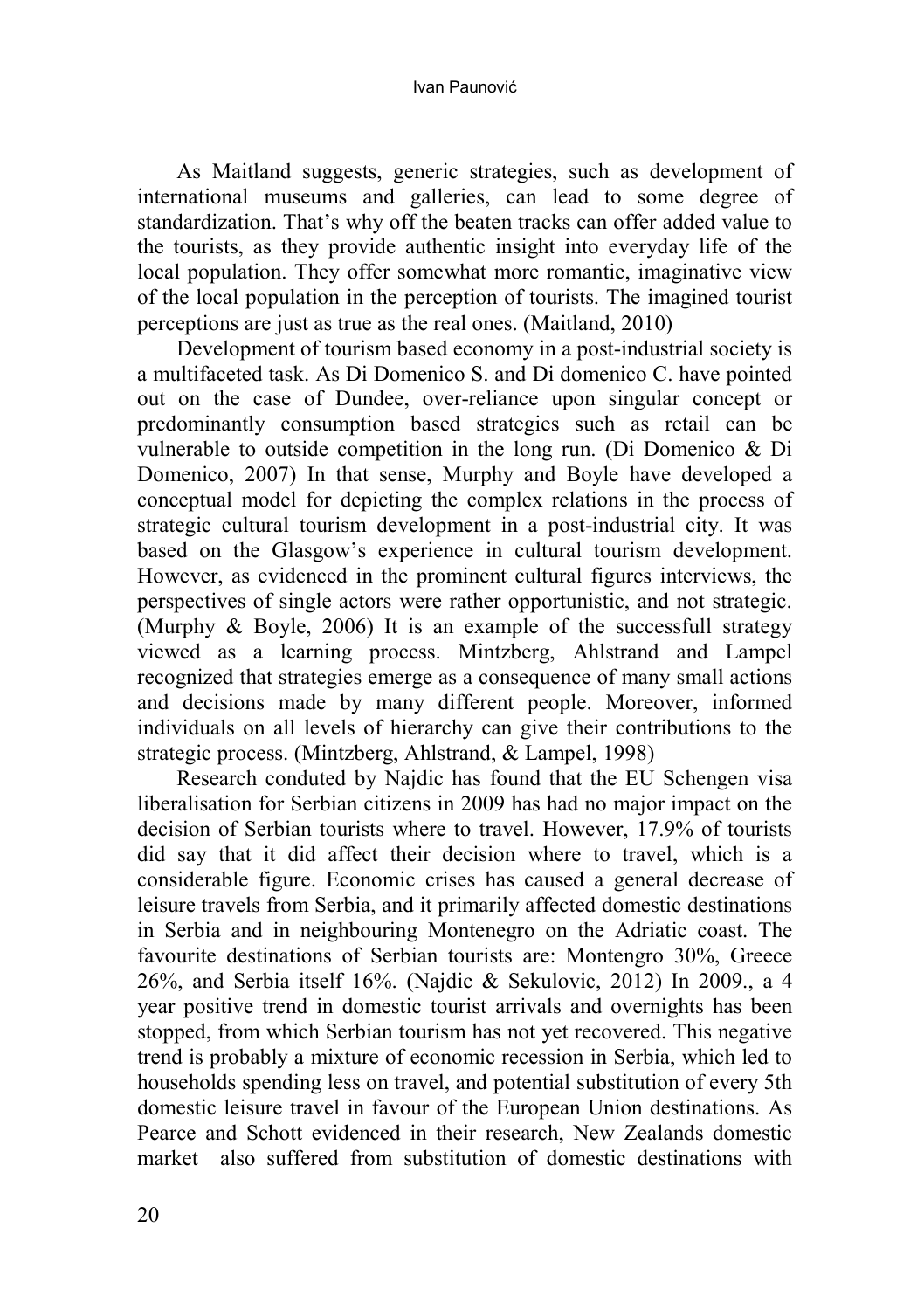foreign ones in the last decade. This trend has also been recognized by the New Zealand government. (Pearce & Schott, 2011 Vol. 5 No. 2)

Serbian tourism offer is fairly rich due to the geographic characteristics of the terrain (rivers-most notable being the Danube, lakes, mountains), and diversity of cultures with central european and mediterranian/oriental cultural heritage, wich makes niche marketing suitable for Serbian tourism. Its core strengths are diversity and mixture of Central European and Mediterranian/Oriental cultures. However, as Kozak and Baloglu notice, destinations with diverse products and services have to be able to package them as tourism products bring them to the market in order to be successfull. (Metin Kozak, 2011)

### **Consumer behavior and market segmentation**

Consumer behavior can be rational or irrational, in the sense that it is susceptible to messages (and values) from the reference groups and media. It can be motivated by opportunism or stopped by unforeseen circumstances. It can be influenced by marketing campaigns such as last minute offers. Consumers sometimes also engage in consumer misbehavior. This is why a legal infrastructure (or system) is an essential prerequisite for all marketing activities.

Tourists, or tourist consumers, demonstrate a high level of involvement and commitment in the service delivery process, while the service is in its very nature intangible. (Sayed, 2010) There are many different factors influencing consumer behavior in all industries, as well as their spending habits. Kotler identified as many as 15 factors that influence consumer behavior, and divided them into 4 groups: 1. Cultural (Culture, Subculture, and Social class), 2. Social (Reference groups, Family, and Roles and status), 3. Personal (Age and lifecycle stage, Occupation, Economic situation, Lifestyle, and Personality and selfconcept), and 4. Psychological (Motivation, Perception, Learning, and Beliefs and attitudes). (Philip Kotler, 2006) In contrast, Swarbrooke and Horner propose a tourism consumer behaviour classification with as many as 22 factors, divided in 6 cathegories: 1. Physical, 2. Cultural, 3. Status, 4. Personal Development, 5. Personal, 6. Emotional, and 7. Physical. (Swarbrooke & Horner, 2007)

In this study, factors that were analyzed according to the clasification proposed by Kotler, were: Personal (Age and lifecycle stage, Lifestylethrough daily spending and length of stay) and Psychologial (Motivation).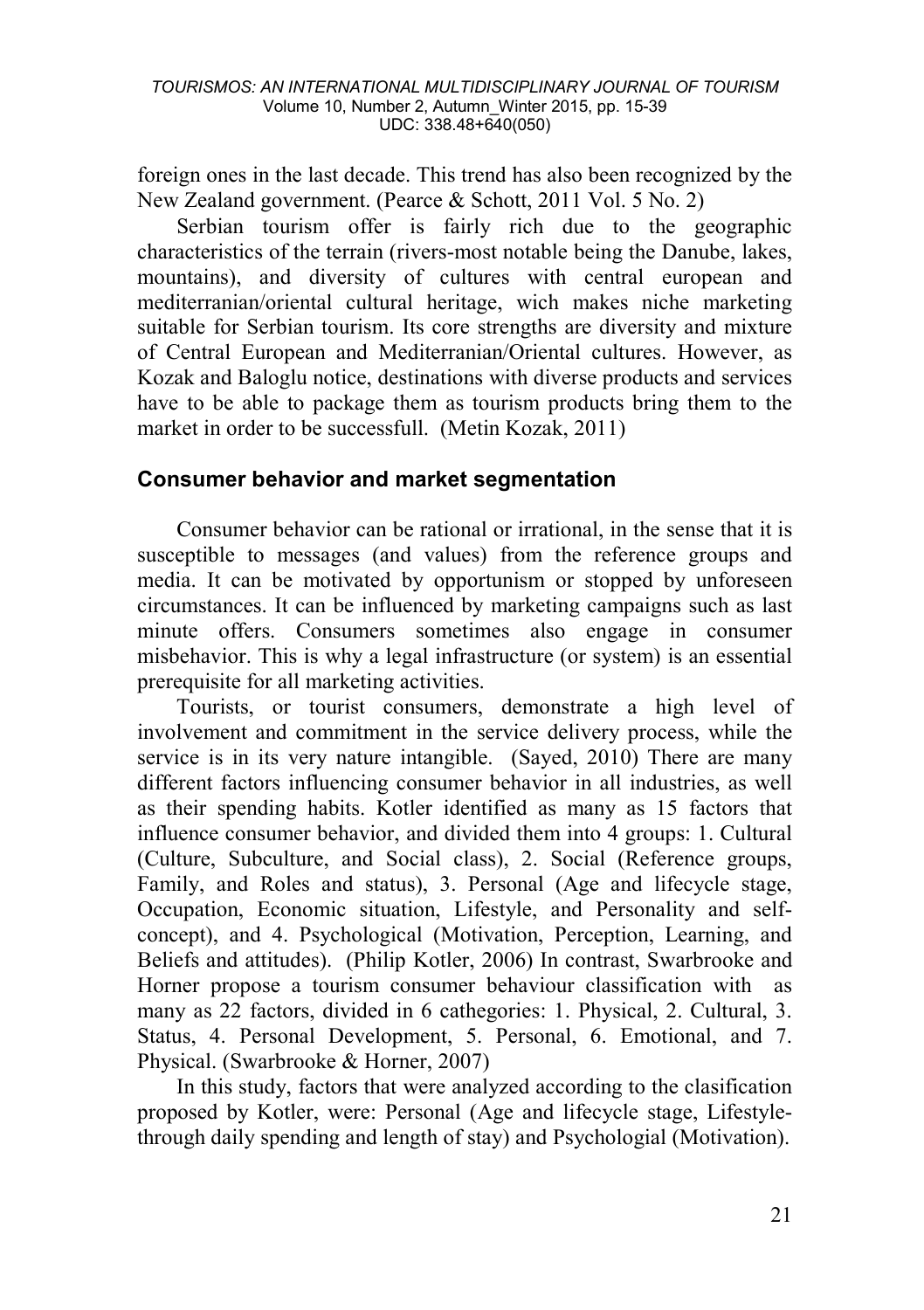Analysis of markets of origin of tourits is important, because there are ceratin characteristics shared by groups from certain regions. Apart from market segmentation, Christou and Savariades propose use of ethnographic techniques to profoundly explore the factors influencing the satisfaction levels, and bring to surface new information as an input for the marketing system. (Prokopis Christou, 2010)

Bjork and Jansson segmented the Finish and Swedish market into three groups according to how much a habitual decision making influences the decision making process. Essentially, the consumers with habitual behavior tend to use less new information prior to a decision and reach decision faster, compared to non-habitual consumers. "When to go" is the most habitual sub-decision (2,945) followed by "where to go" (3,066) and "what to do" (3,315). "How to travel" is the least habitual sub- decision (3,667). A more fine-grained analysis shows that the two very habitual travel decisions are to take a vacation during summer time (1,820) and to have a leave at approximately the same time of the year (2,270). (Bjork Peter, 2008)

Contemporary market segmentation has to take into account the growing role of women in tourism decision aking and increased integration of marginalized groups into mainstream socio-economic developments. As Barles noted, destinations should align research, product development and promotion efforts to account for the growing power of women in purchasing decisions in Spain and in Europe. (Jose, Rafael, & Elena, 2010) Contemporary destinations design special guides for marginalized groups such as gay population and disadvantaged persons. A good practice example in that direction is the city of Seville, which published ""Guide to Accessible Tourism in Seville. Seville, Open to Everyone.", as well as "Guide for Gay Tourism". (Diez, 2011) As an be seen in this examples, the role of the Destination Management Organization can be very important in discovering all the market segments it serves, however small they are, and serving them in the best possible way.

# **RESEARCH DESIGN**

The research was designed to answer 3 simple questions:

- 1. How much tourists spend daily in Serbia?
- 2. What is the age of tourists in Serbia?
- 3. For how long do tourists stay in Serbia?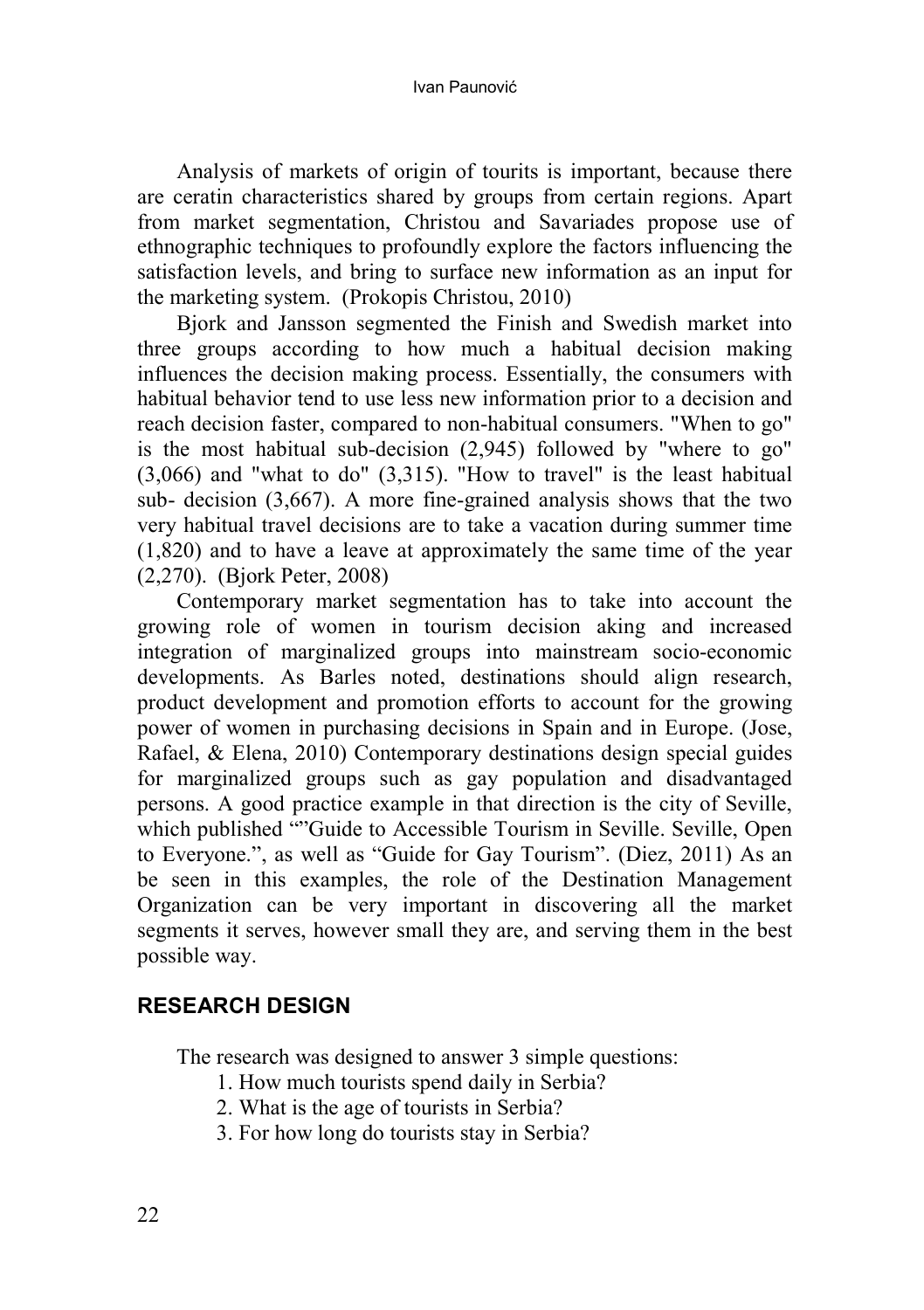



All 3 questions were then posed to different tourism market segments regarding both supply and demand criteria:

1. Core motive for travel (Pleasure, Fun& Entertainment, Nature, Culture, Sport& Adventure, Health, and Business)

2. Origin of tourist (Domestic, Western Europe and the rest of the World, Central Eastern Europe, Ex-Yugoslavia, Expatriates/Emigrants)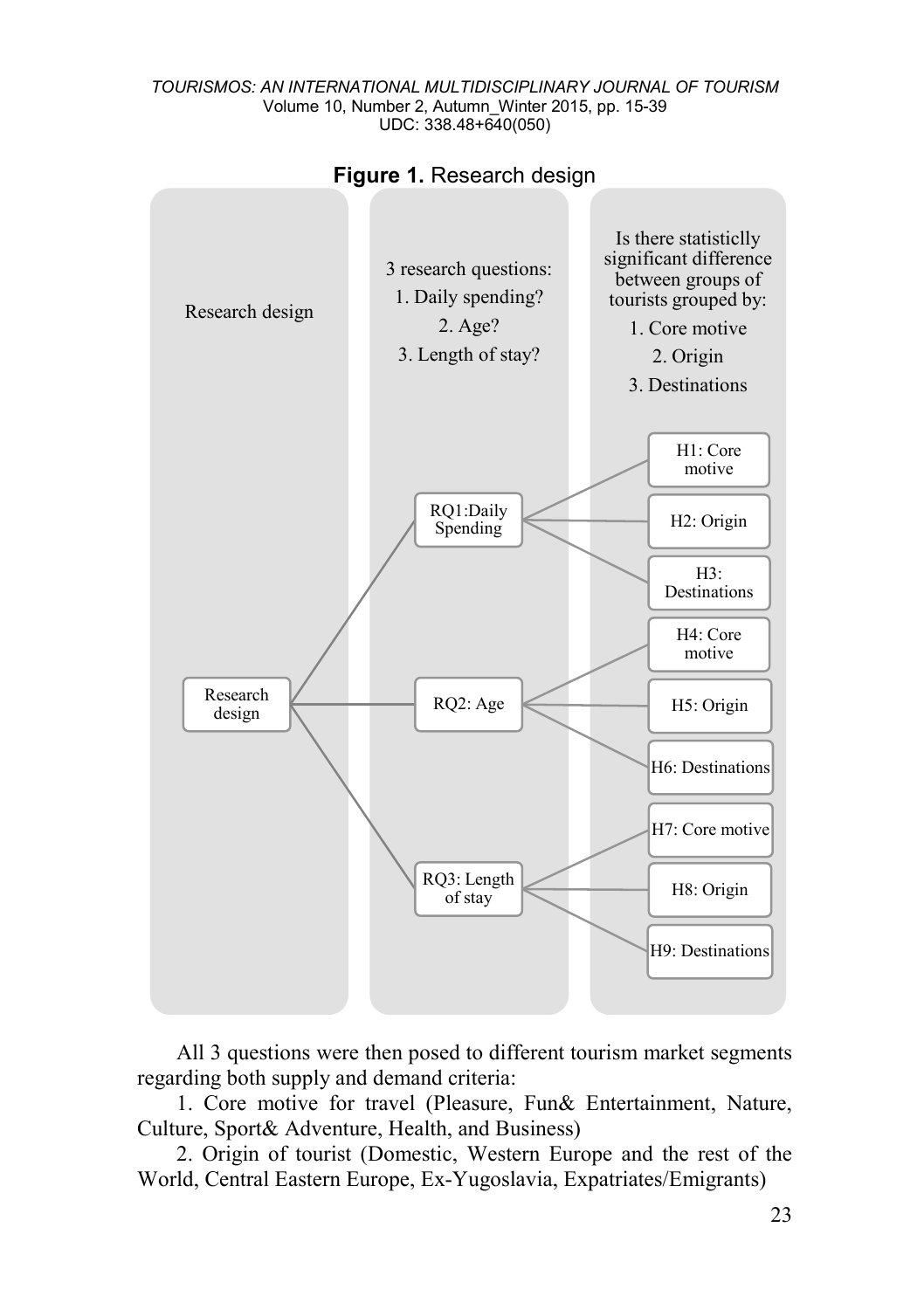3. Major tourism destinations (Belgrade, Novi Sad, Nis, Kopaonik, Zlatibor&Western Serbia)

Nine pairs of the null and alternate hypothesis were created in order for the null hypothesis to be tested. The statistical test was the one-way ANOVA (Analysis of Variance) in the SPSS software, with post-hoc Tukey test. The goal was to test for statistical significance in the data originally organized in a Randomized Block Design.

In order to better understand the full relations between the supply and demand market segments, the study concentrated also on calculating the market shares of each one of the market segments.

## **COLLECTION OF THE DATA**

The data was collected through conducting Serbia Guest Survey 2011. The survey has been conducted as a component of the EU financed project: "Support to implementation of the National Strategy for Tourism", and produced a large amount of data, of which only one portion is used in the presented study. The objectives of the survey were to assess tourist profiles, core motives for travel, booking habits, expenditures, satisfaction and image perception of Serbia.

Total sample was 1500 respondents on the following locations in Serbia: Belgrade, Novi Sad, Zlatibor, Guca, Kopaonik, Fruska Gora, Zasavica, Vrdnik, Erdevik, Sremska Mitrovica, Divcibare, Valjevo, Banja Vrujci, Sokobanja, Vrnjacka banja, Banja Koviljaca, Niska banja, Nis, Subotica, Vrsac, Palicko jezero, Belocrkvanska jezera, Srebrno jezero, Ecka, Skorenovac.

The fieldwork was done only for the summer season: from July 11 2011 to September 5 2011.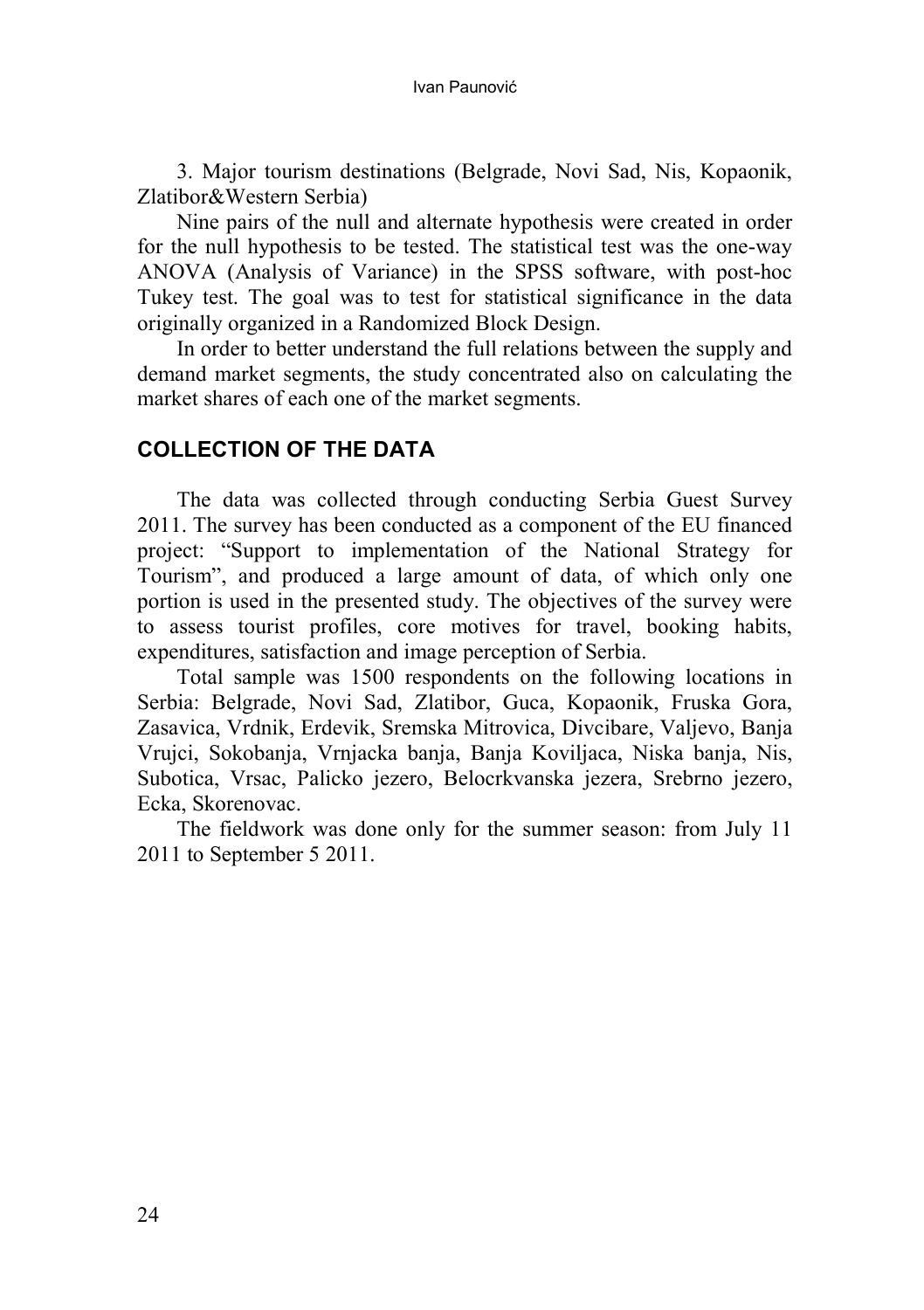# **REPORT OF FINDINGS**



# **Figure 2.** Report of Findings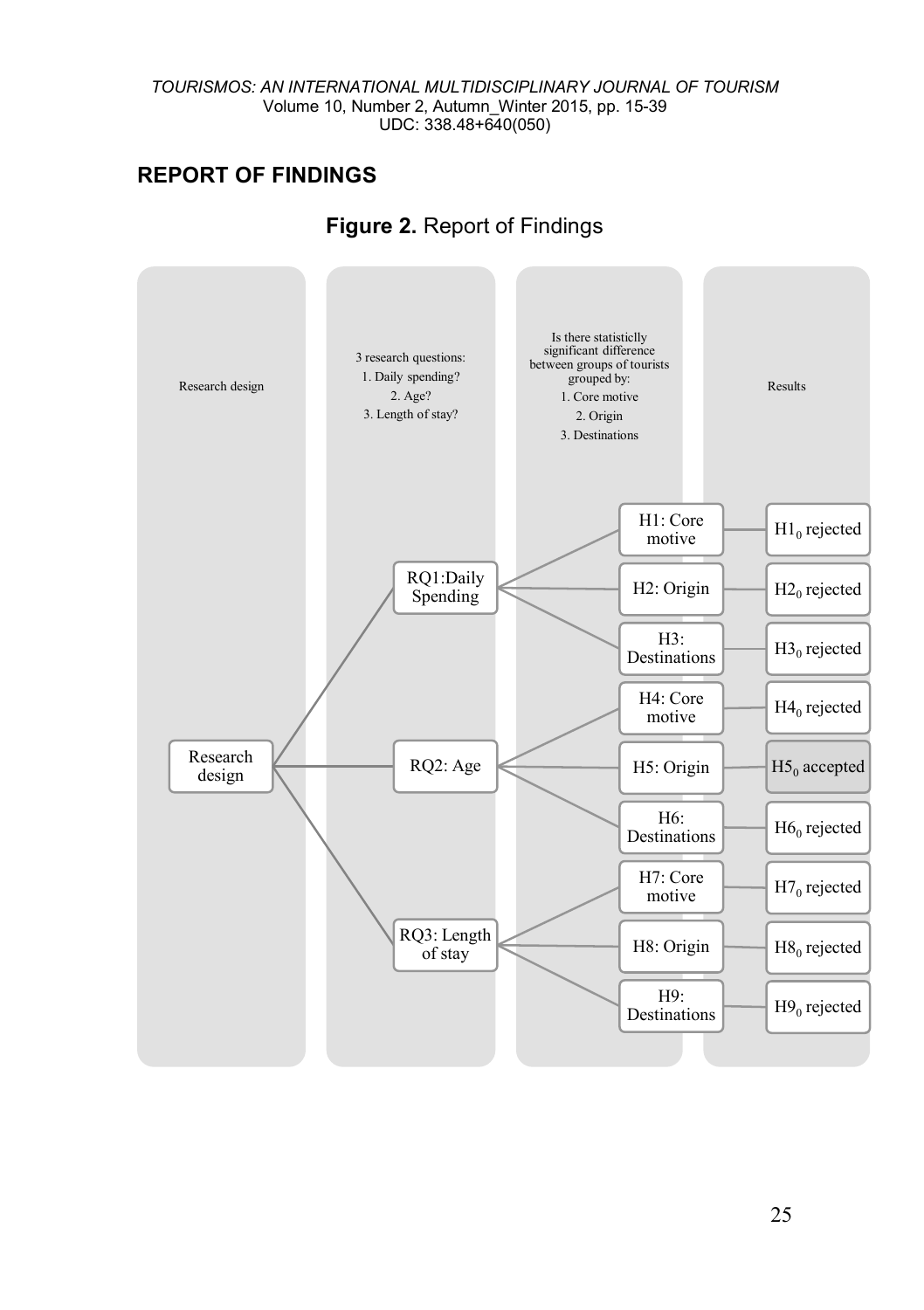# **Testing hypothesis H1**

The null and alternate hypothesis were created in order to test the hypothesis H1:

 $H1_0$ : There is no statistically significant difference between 7 groups of tourists grouped by core motive for travel, in terms of mean daily spending.

 $H1_A$ : There is statistically significant difference between 7 groups of tourist grouped by core motive for travel, in terms of mean daily spending.

|  |  | <b>Table 3. Testing hypothesis H1</b> |  |
|--|--|---------------------------------------|--|
|--|--|---------------------------------------|--|

**ANOVA**

Spending

|                                            | Sum<br>оħ<br>Squares | df   | Mean Square F         |       | S1g. |
|--------------------------------------------|----------------------|------|-----------------------|-------|------|
| Between Groups 105762.292<br>Within Groups | 3983203.229          | 1489 | 17627.049<br>2675.086 | 6.589 | .000 |
| Total                                      | 4088965.521          | 1495 |                       |       |      |

One way ANOVA (Analysis of Variance) was used as the test statistic. The calculated value of F=6.589 was greater than the critical value of 2.8, at the 0.01 significance level. The null hypothesis H10 was thus rejected, and alternate hypothesis H1A was accepted as true.

# **Testing hypothesis H2**

The null and alternate hypotheses were created in order to test the hypothesis H2:

 $H2<sub>0</sub>$ : There is no statistically significant difference between 7 groups of tourists grouped by core motive for travel, in terms of mean age.

 $H2_A$ : There is statistically significant difference between 7 groups of tourist grouped by core motive for travel, in terms of mean age.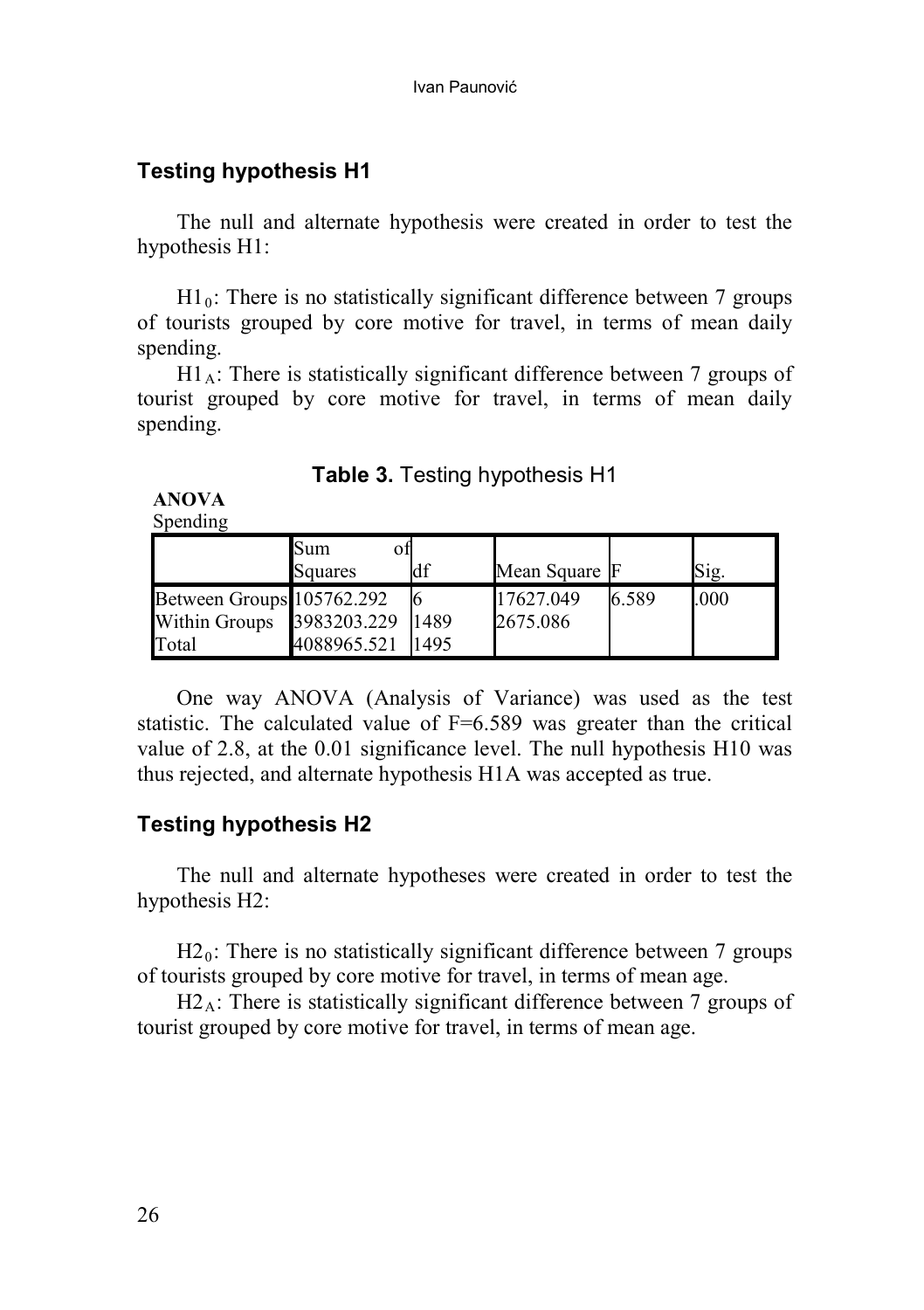|                          | Sum of<br>Squares | df   | Mean Square F |        | Sig. |
|--------------------------|-------------------|------|---------------|--------|------|
| Between Groups 39960.715 |                   |      | 6660.119      | 42.746 | .000 |
| Within Groups            | 232777.373        | 1494 | 155.808       |        |      |
| Total                    | 272738.089        | 1500 |               |        |      |

# **Table 4.** Testing hypothesis H2

One way ANOVA (Analysis of Variance) was used as the test statistic. The calculated value of F=42.746 was greater than the critical value of 2.8, at the 0.01 significance level. The null hypothesis H20 was thus rejected, and alternate hypothesis H2A was accepted as true.

# **Testing hypothesis H4**

**ANOVA**  $A \alpha$ eGroup

**ANOVA** L<sub>ength</sub>Group

The null and alternate hypothesis were created in order to test the hypothesis H3:

 $H3<sub>0</sub>$ : There is no statistically significant difference between 7 groups of tourists grouped by core motive for travel, in terms of mean length of stay.

 $H3_A$ : There is statistically significant difference between 7 groups of tourist grouped by core motive for travel, in terms of mean length of stay.

| LUILLUIUU              |                   |      |               |        |      |  |  |  |
|------------------------|-------------------|------|---------------|--------|------|--|--|--|
|                        | Sum of<br>Squares | df   | Mean Square F |        | Sig. |  |  |  |
| Between Groups 164.550 |                   |      | 27.425        | 25.088 | .000 |  |  |  |
| Within Groups          | 1633.153          | 1494 | 1.093         |        |      |  |  |  |
| Total                  | 1797.703          | 1500 |               |        |      |  |  |  |

### **Table 5.** Testing hypothesis H3

One way ANOVA (Analysis of Variance) was used as the test statistic. The calculated value of F=25.088 was greater than the critical value of 2.8, at the 0.01 significance level. The null hypothesis H30 was thus rejected, and alternate hypothesis H3A was accepted as true.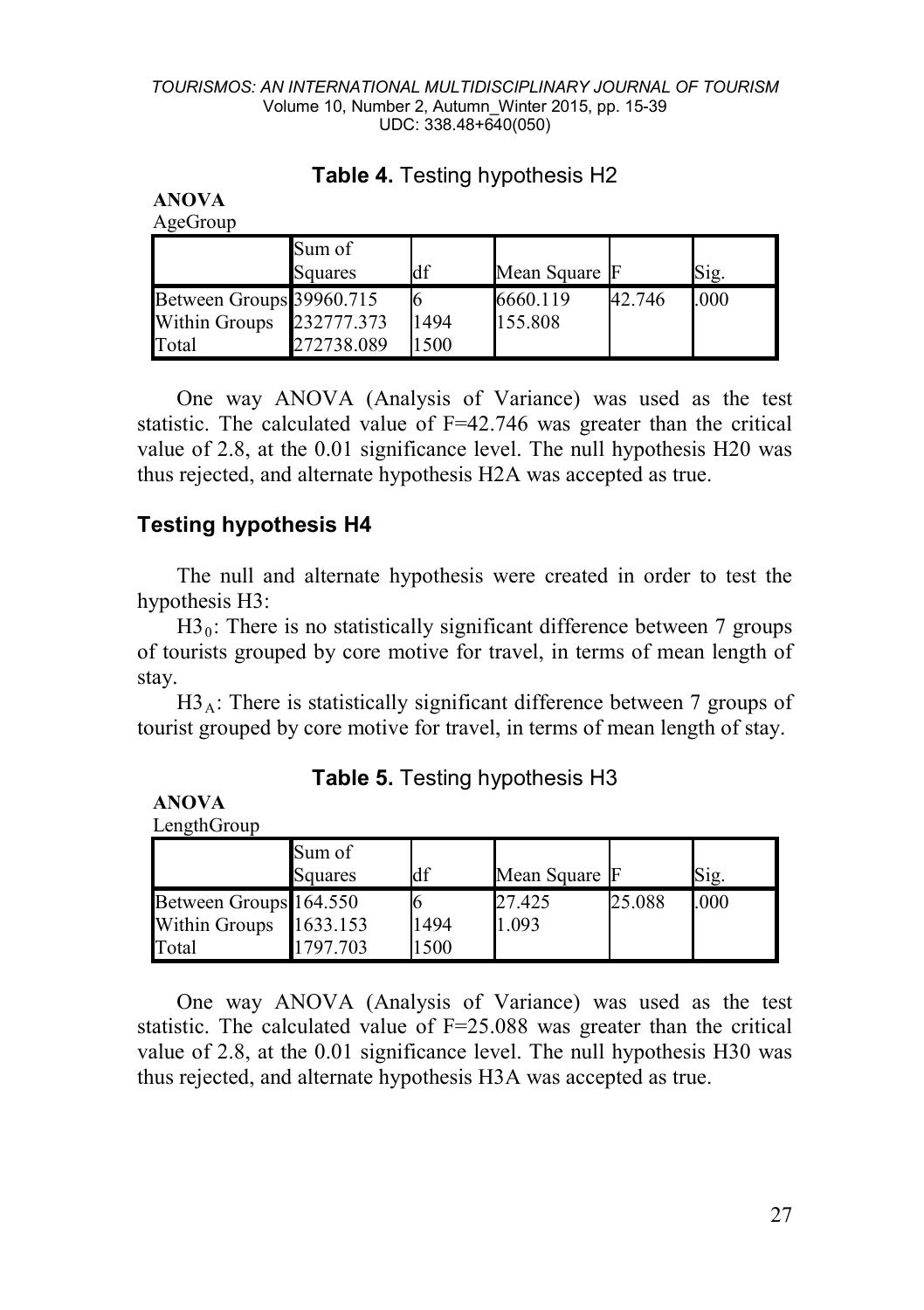# **Testing hypothesis H4**

The null and alternate hypothesis were created in order to test the hypothesis H4:

 $H4<sub>0</sub>$ : There is no statistically significant difference between 5 groups of tourists grouped by region/country of origin, in terms of mean daily spending.

 $H4_A$ : There is statistically significant difference between 5 groups of tourists grouped by region/country of origin, in terms of mean daily spending.

| Table 6. Testing hypothesis H4 |  |
|--------------------------------|--|
|--------------------------------|--|

**ANOVA**

| ExpendGroup |  |
|-------------|--|
|-------------|--|

|                         | Sum of<br>Squares | df   | Mean Square F |        | Sig. |
|-------------------------|-------------------|------|---------------|--------|------|
| Between Groups 1158.500 |                   |      | 289.625       | 78.125 | .000 |
| Within Groups 5553.381  |                   | 1498 | 3.707         |        |      |
| Total                   | 6711.882          | 1502 |               |        |      |

One way ANOVA (Analysis of Variance) was used as the test statistic. The calculated value of  $F=78.125$  was greater than the critical value of 3.32, at the 0.01 significance level. The null hypothesis H40 was thus rejected, and alternate hypothesis H4A was accepted as true.

# **Testing hypothesis H5**

The null and alternate hypothesis were created in order to test the hypothesis H5:

 $H5<sub>0</sub>$ : There is no statistically significant difference between 5 groups of tourists grouped by region/country of origin, in terms of mean age.

 $H5_A$ : There is statistically significant difference 5 groups of tourists grouped by region/country of origin, in terms of mean age.

One way ANOVA (Analysis of Variance) was used as the test statistic. The calculated value of  $F=3.145$  was lower than the critical value of 3.32, at the 0.01 significance level. The null hypothesis H50 was thus accepted as true.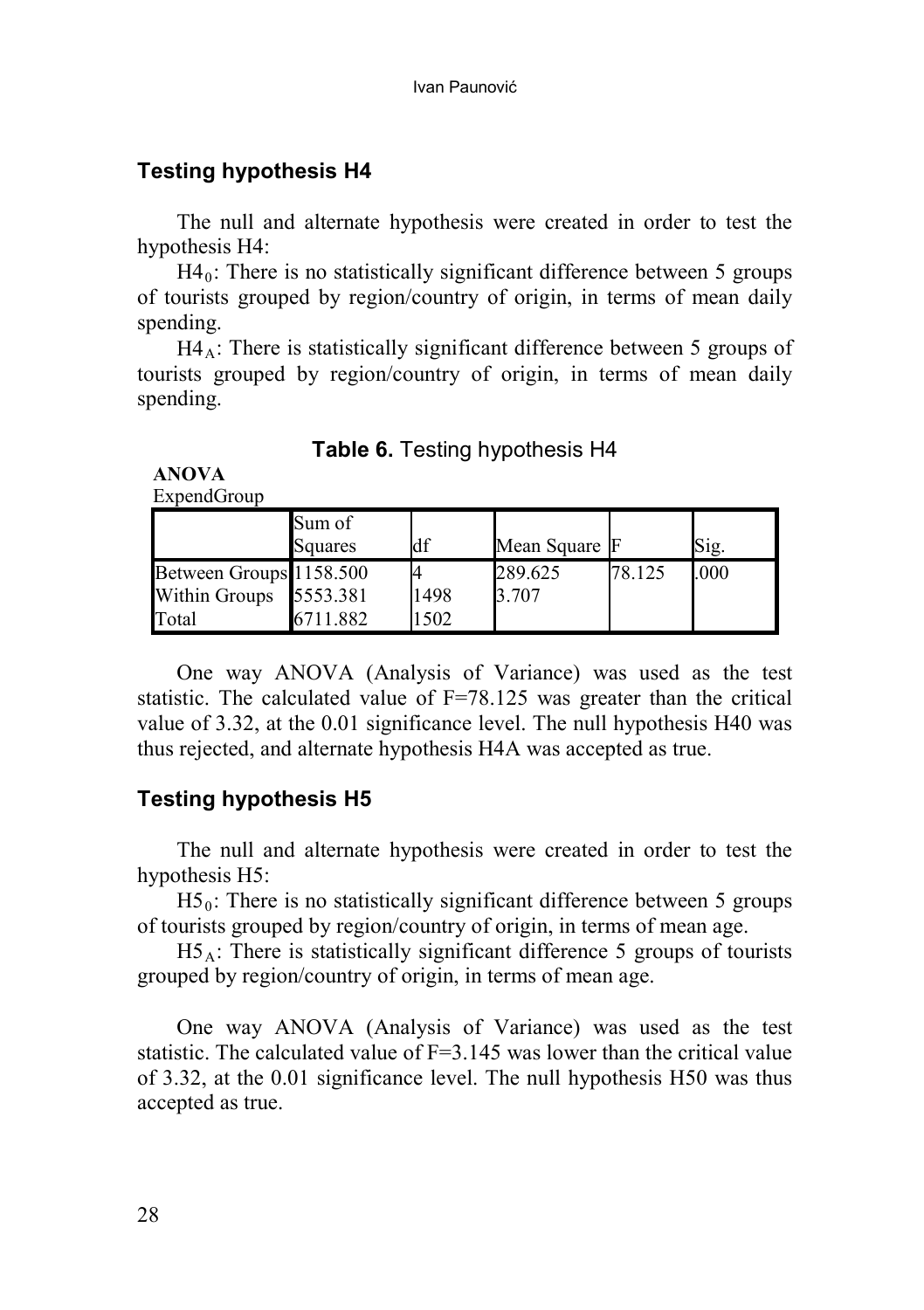| AgeGroup       |                   |      |                |       |      |
|----------------|-------------------|------|----------------|-------|------|
|                | Sum of<br>Squares | df   | Mean<br>Square | F     | Sig. |
| <b>Between</b> | 23.811            |      | 5.953          | 3.145 | .014 |
| Groups         |                   |      |                |       |      |
| Within Groups  | 2831.918          | 1496 | 1.893          |       |      |
| Total          | 2855.730          | 1500 |                |       |      |

## **Table 7.** Testing hypothesis H5 **ANOVA**

# **Testing hypothesis H6**

Length $Of$ Stay

The null and alternate hypothesis were created in order to test the hypothesis H6:

 $H6_0$ : There is no statistically significant difference between 5 groups of tourists grouped by region/country of origin, in terms of mean length of the trip.

 $H6_A$ : There is statistically significant difference between 5 groups of tourists grouped by region/country of origin, in terms of mean length of the trip.

**Table 8.** Testing hypothesis H6 **ANOVA**

|               | Sum of<br>Squares | df   | Mean<br>Square |        | Sig. |
|---------------|-------------------|------|----------------|--------|------|
| Between       | 52.306            |      | 13.076         | 11.136 | .000 |
| Groups        |                   |      |                |        |      |
| Within Groups | 1756.620          | 1496 | 1.174          |        |      |
| Total         | 1808.926          | 1500 |                |        |      |

One way ANOVA (Analysis of Variance) was used as the test statistic. The calculated value of  $F=11.136$  was greater than the critical value of 3.32, at the 0.01 significance level. The null hypothesis H60 was thus rejected, and alternate hypothesis H6A was accepted as true.

# **Testing hypothesis H7**

The null and alternate hypothesis were created in order to test the hypothesis H7: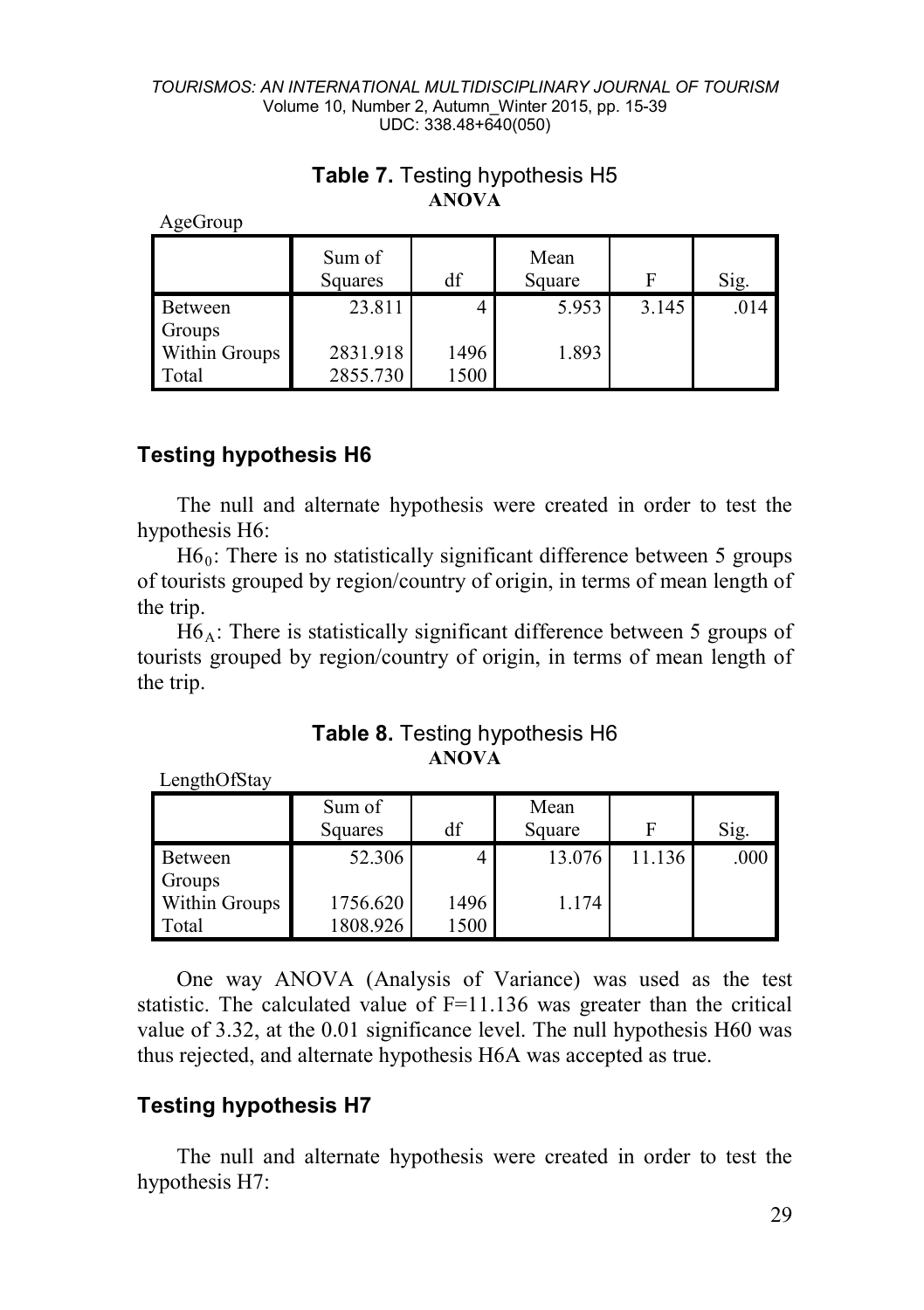$H7<sub>0</sub>$ : There is no statistically significant difference between tourists on 5 major destinations, in terms of mean daily spending.

 $H7_A$ : There is statistically significant difference between tourists on 5 major destinations, in terms of mean daily spending.

| LADURUTURD    |          |     |        |        |      |
|---------------|----------|-----|--------|--------|------|
|               | Sum of   |     | Mean   |        |      |
|               | Squares  | df  | Square |        | Sig. |
| Between       | 244.736  |     | 61.184 | 14.379 | .000 |
| Groups        |          |     |        |        |      |
| Within Groups | 3535.986 | 831 | 4.255  |        |      |
| Total         | 3780.722 | 835 |        |        |      |

**Table 9.** Testing hypothesis H7 **ANOVA**

One way ANOVA (Analysis of Variance) was used as the test statistic. The calculated value of  $F=14.379$  was greater than the critical value of 3.32, at the 0.01 significance level. The null hypothesis H70 was thus rejected, and alternate hypothesis H7A was accepted as true.

# **Testing hypothesis H8**

 $Ev$ pend $Gr$ oup

The null and alternate hypothesis were created in order to test the hypothesis H8:

 $H8_0$ : There is no statistically significant difference between tourists on 5 major destinations, in terms of mean age.

H8<sub>A</sub>: There is statistically significant difference between tourists on 5 major destinations, in terms of mean age.

### **Table 10.** Testing hypothesis H8 **ANOVA**

| AgeGroup |  |
|----------|--|
|----------|--|

|               | Sum of   |     | Mean   |        |      |
|---------------|----------|-----|--------|--------|------|
|               | Squares  | df  | Square |        | Sig. |
| Between       | 89.759   |     | 22.440 | 13.574 | .000 |
| Groups        |          |     |        |        |      |
| Within Groups | 1380.408 | 835 | 1.653  |        |      |
| Total         | 1470.167 | 839 |        |        |      |

One way ANOVA (Analysis of Variance) was used as the test statistic. The calculated value of F=13.574 was greater than the critical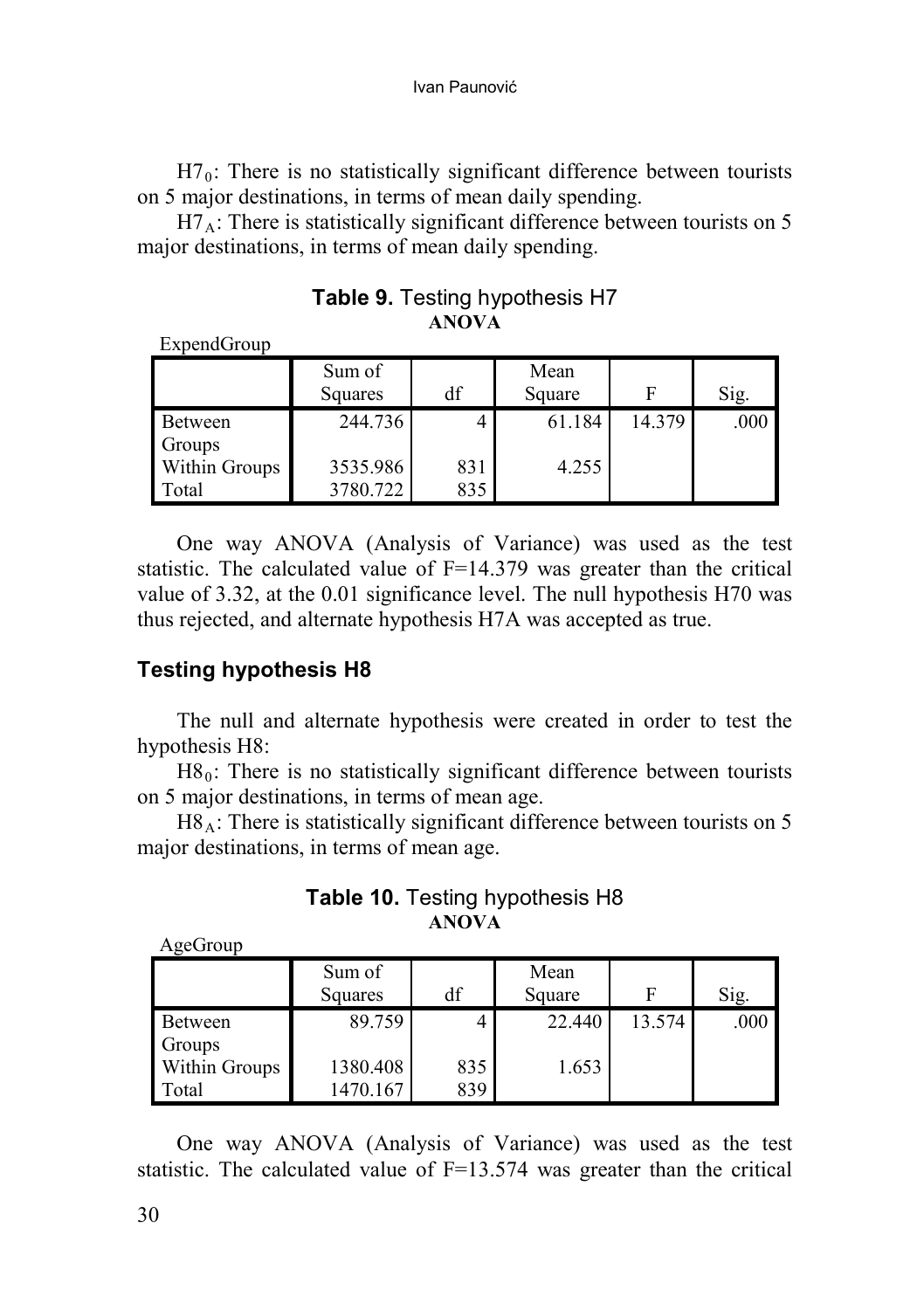value of 3.32, at the 0.01 significance level. The null hypothesis H80 was thus rejected, and alternate hypothesis H8A was accepted as true.

# **Testing hypothesis H9**

The null and alternate hypothesis were created in order to test the hypothesis H9:

 $H9<sub>0</sub>$ : There is no statistically significant difference between tourists on 5 major destinations, in terms of mean length of stay.

 $H9_A$ : There is statistically significant difference between tourists on 5 major destinations, in terms of mean length of stay.

**Table 11.** Testing hypothesis H9 **ANOVA**

| Luiguio Ibia y Giogp |                   |     |                |       |      |
|----------------------|-------------------|-----|----------------|-------|------|
|                      | Sum of<br>Squares | df  | Mean<br>Square | F     | Sig. |
| Between              | 31.353            |     | 7.838          | 6.749 | .000 |
| Groups               |                   |     |                |       |      |
| Within Groups        | 970.973           | 836 | 1.161          |       |      |
| Total                | 1002.326          | 840 |                |       |      |

LengthOfStayGroup

One way ANOVA (Analysis of Variance) was used as the test statistic. The calculated value of  $F=6.749$  was greater than the critical value of 3.32, at the 0.01 significance level. The null hypothesis H90 was thus rejected, and alternate hypothesis H9A was accepted as true.

# **Market shares for core motivations for travel, regions of origin and destinations**

Market shares were calculated for each group separately according to the formula:

Market share  $=$  (average length of stay x average daily spending x sample size)/total

The calculated values were:

- Core motivation for travel (Pleasure 34%, Fun & Entertainment 18%, Nature 13%, Culture 3%, Sport & Adventure 4%, Health 10%, and Business 15%)
- Region of origin (Domestic 53%, Western Europe and the rest of the world 19%, Central Eastern Europe 7%, Ex-Yugoslavia 8%, Expatriate/Emigrant 13%)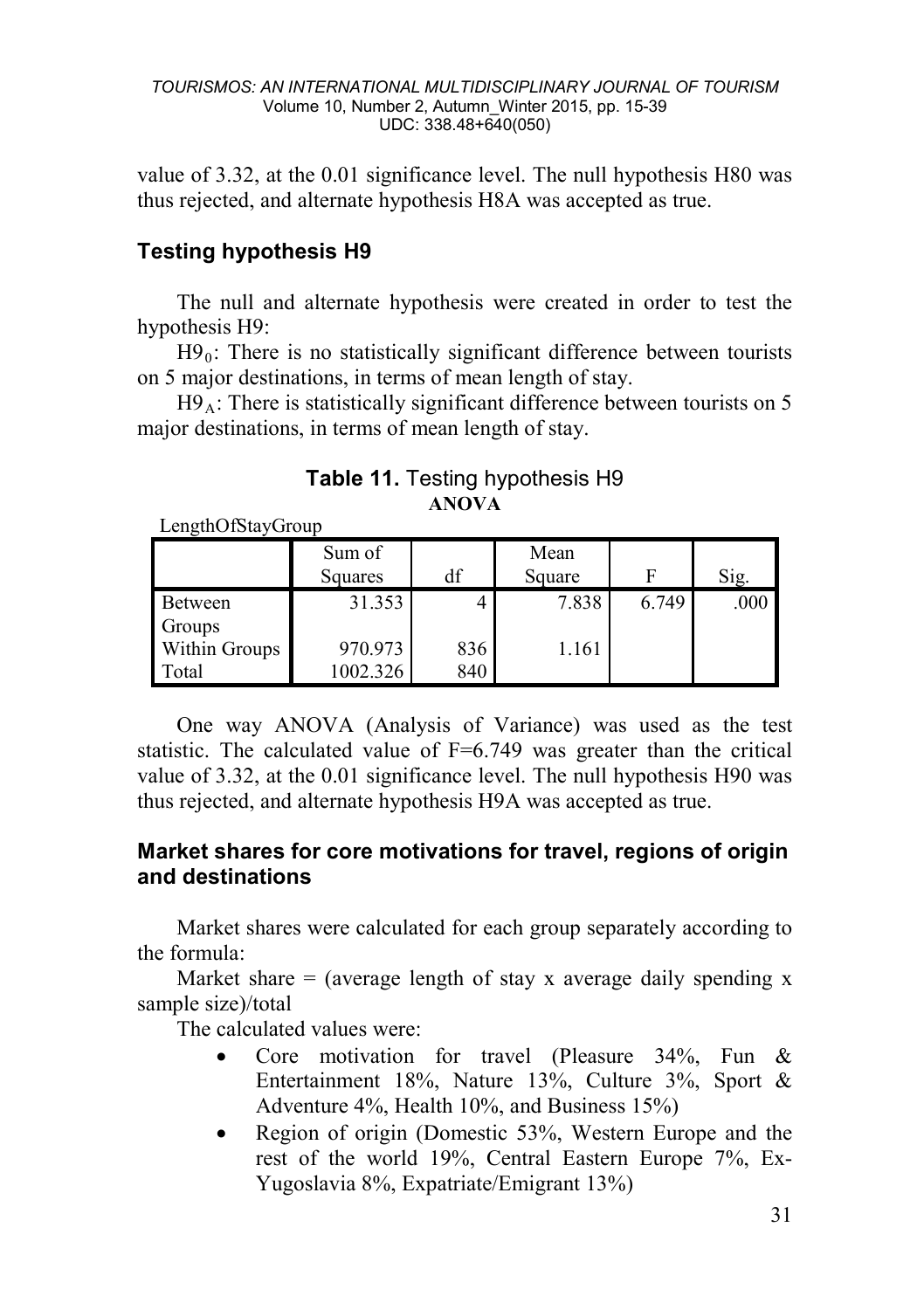• Destinations (Belgrade 22%, Novi Sad 5%, Nis 7%, Kopaonik 19%, Zlatibor 13%, Other 34%)

# **ANALYSIS OF FINDINGS**

Regarding the hypothesis testing of the null hypothesis  $H1_0,H2_0,H3_0,H4_0,H5_0,H6_0,H7_0,H8_0$ , and  $H9_0$ ; only the hypothesis  $H5_0$ has been accepted. All other null hypothesis were rejected and alternate  $H1_A, H2_A, H3_A, H4_A, H6_A, H7_A, H8_A, H9_A$  hypothesis were accepted as true.

Since all of the nine hypothesis included comparing 5 or more groups at the same time, a post-hoc Tukey tests were executed, in order to observe the mutual relationships between groups. Cluster analysis was excluded as a method of analysis because the integral table with data regarding all attributes was not available to the author. These tables were separated early on in the analysis process. The findings can be grouped into three sections: 1. Core motive for travel, 2. Major Serbian destinations, 3. Regions/countries of origin.

# **Core motive for travel analysis of findings**

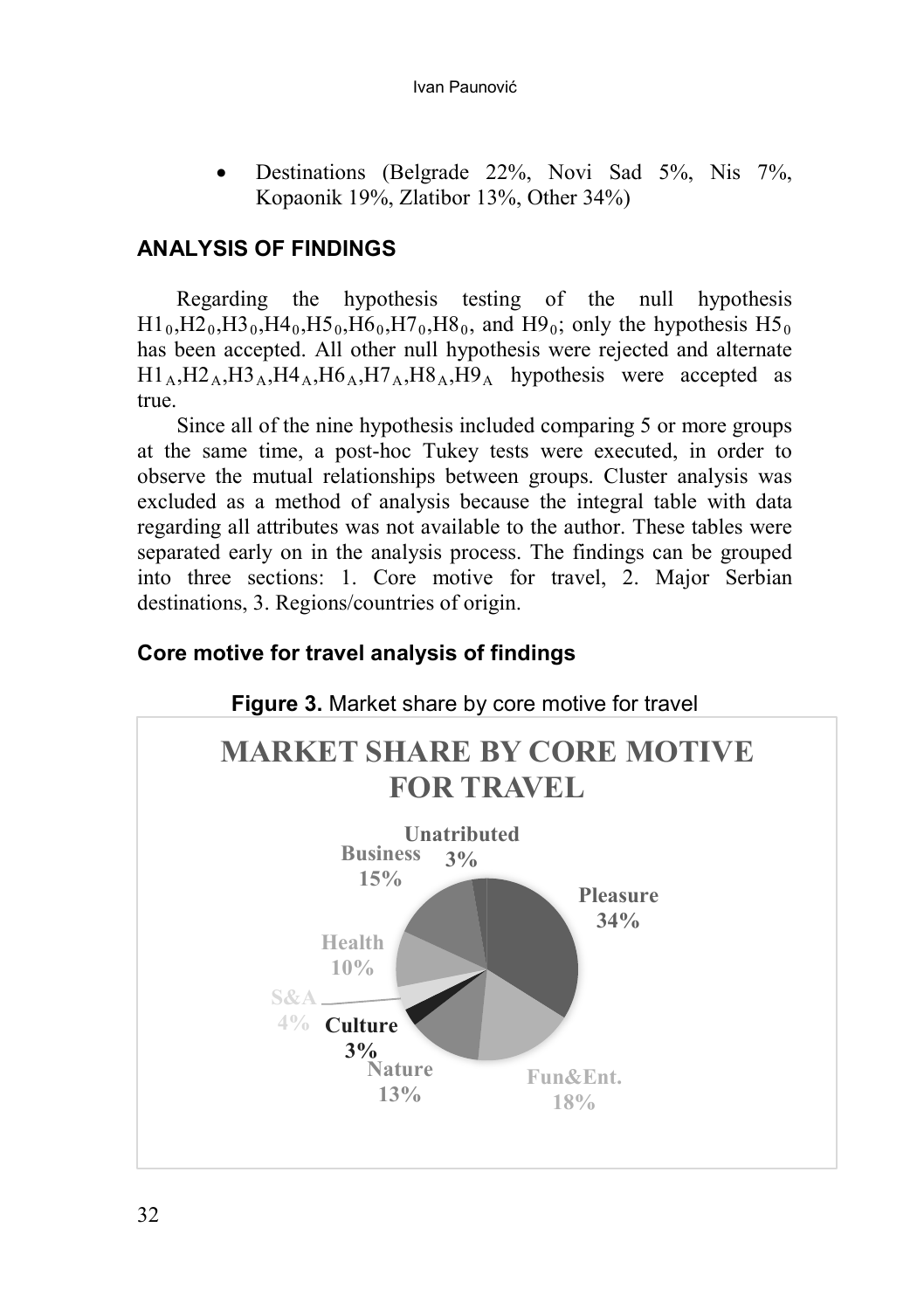• The 7 core motives for travel can be clustered into three separate groups by age, with statistically significant differences between groups: 1 Younger (Sport, Fun& Entertainment), 2 Middle aged (Pleasure, Business, Culture, Nature), 3 Older (Health). This was the only criteria that clustered the whole market with 7 core motives for travel into 3 clear cut groups, which are both mutually exclusive and collectively exhaustive.

| 1 UNU Y 11 JU     |     |                           |         |         |  |
|-------------------|-----|---------------------------|---------|---------|--|
|                   |     | Subset for alpha = $0.01$ |         |         |  |
| Motive            | N   |                           |         |         |  |
| Sport             | 46  | 26.3043                   |         |         |  |
| Fun&Entertainment | 310 | 29.3742                   |         |         |  |
| Pleasure          | 558 |                           | 36.9382 |         |  |
| <b>Business</b>   | 134 |                           | 37.4440 |         |  |
| Culture           | 46  |                           | 38.2826 |         |  |
| Nature            | 252 |                           | 39.3810 |         |  |
| Health            | 155 |                           |         | 46.9677 |  |
| Sig.              |     | .558                      | .791    | 1.000   |  |

**Table 12.** Segmentation of core motives for travel by age **AgeGroup**  $T_{\text{u}}$  $k_{\text{ev}}$   $H$ SD<sup>a,b</sup>

Sport& Adventure and Health form a cluster with the length of stay which is statistically significantly higher than that of any other group.

| Table 13. Segmentation of core motives for travel by length of stay |             |  |  |
|---------------------------------------------------------------------|-------------|--|--|
|                                                                     | LengthGroup |  |  |

|                   |     | Subset for alpha $= 0.01$ |        |        |  |
|-------------------|-----|---------------------------|--------|--------|--|
| Motive            | N   |                           |        |        |  |
| <b>Culture</b>    | 45  | 1.6667                    |        |        |  |
| Fun&Entertainment | 311 | 1.7717                    | 1.7717 |        |  |
| <b>Business</b>   | 135 | 1.7926                    | 1.7926 |        |  |
| Nature            | 253 | 2.1621                    | 2.1621 |        |  |
| Pleasure          | 557 |                           | 2.1688 |        |  |
| Sport&Adventure   | 45  |                           |        | 2.7333 |  |
| Health            | 155 |                           |        | 2.8581 |  |
|                   |     | .012                      | .089   | .978   |  |

Tukey HSD<sup>a,b</sup>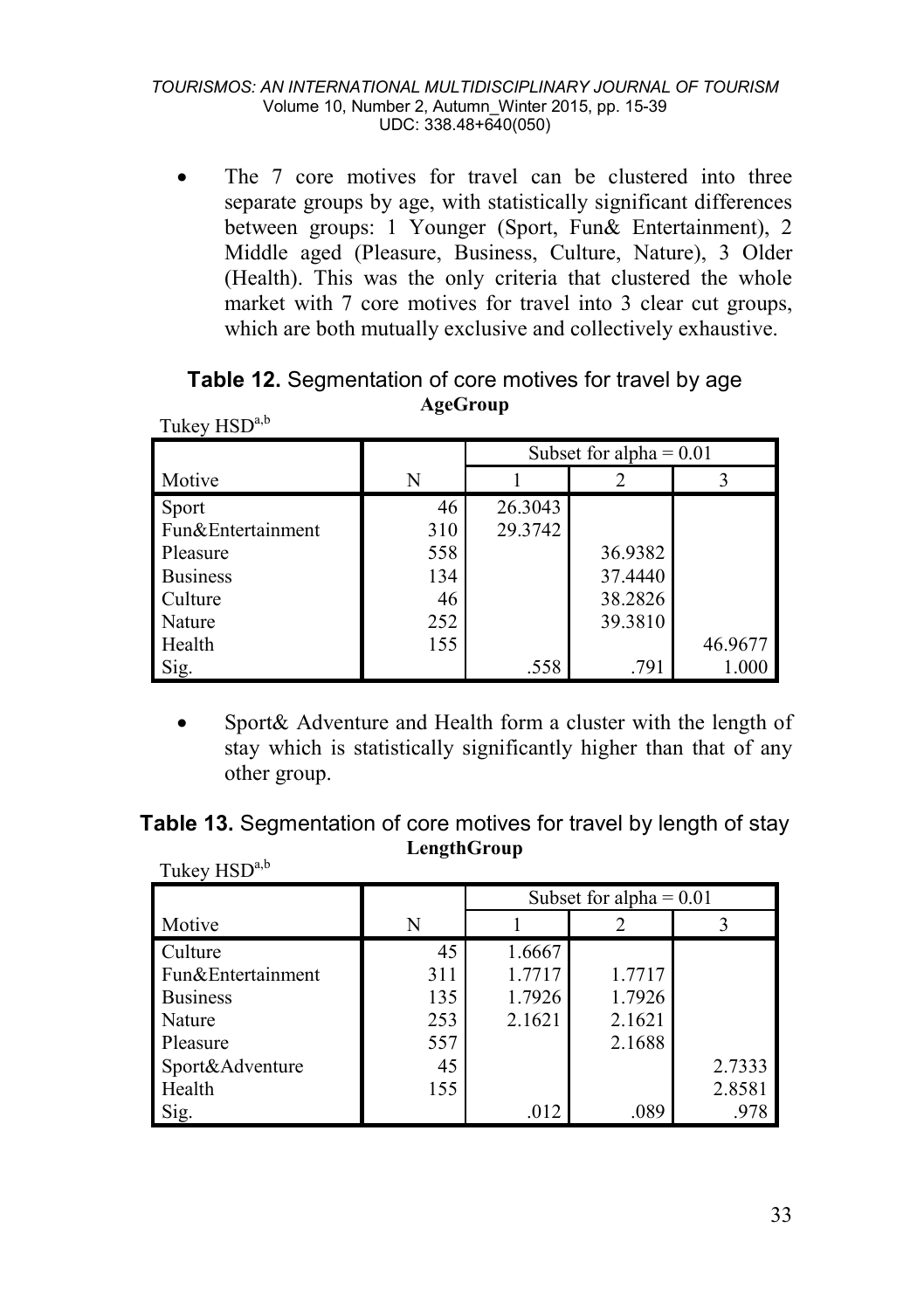

# **Region/country of origin analysis of findings**

|                                  | <b>Table 14.</b> Clustering regions of origin of tourists by Daily |  |
|----------------------------------|--------------------------------------------------------------------|--|
|                                  | Expenditures                                                       |  |
|                                  | <b>ExpendGroup</b>                                                 |  |
| $T_{\text{relax}}$ IIC $D^{a,b}$ |                                                                    |  |

| THEY LISP              |      |                           |        |        |  |  |
|------------------------|------|---------------------------|--------|--------|--|--|
|                        |      | Subset for alpha = $0.01$ |        |        |  |  |
| OriginRegion           | N    |                           |        |        |  |  |
| Domestic               | 1160 | 4.5164                    |        |        |  |  |
| Ex-Yugoslavia          | 100  |                           | 5.9900 |        |  |  |
| Expatriates/emigrants  | 77   |                           | 6.1818 |        |  |  |
| Central Eastern Europe | 74   |                           | 6.5405 | 6.5405 |  |  |
| W. Europe and rest of  | 92   |                           |        | 7.3478 |  |  |
| the world              |      |                           |        |        |  |  |
| Sig.                   |      | 1.000                     | .239   | .022   |  |  |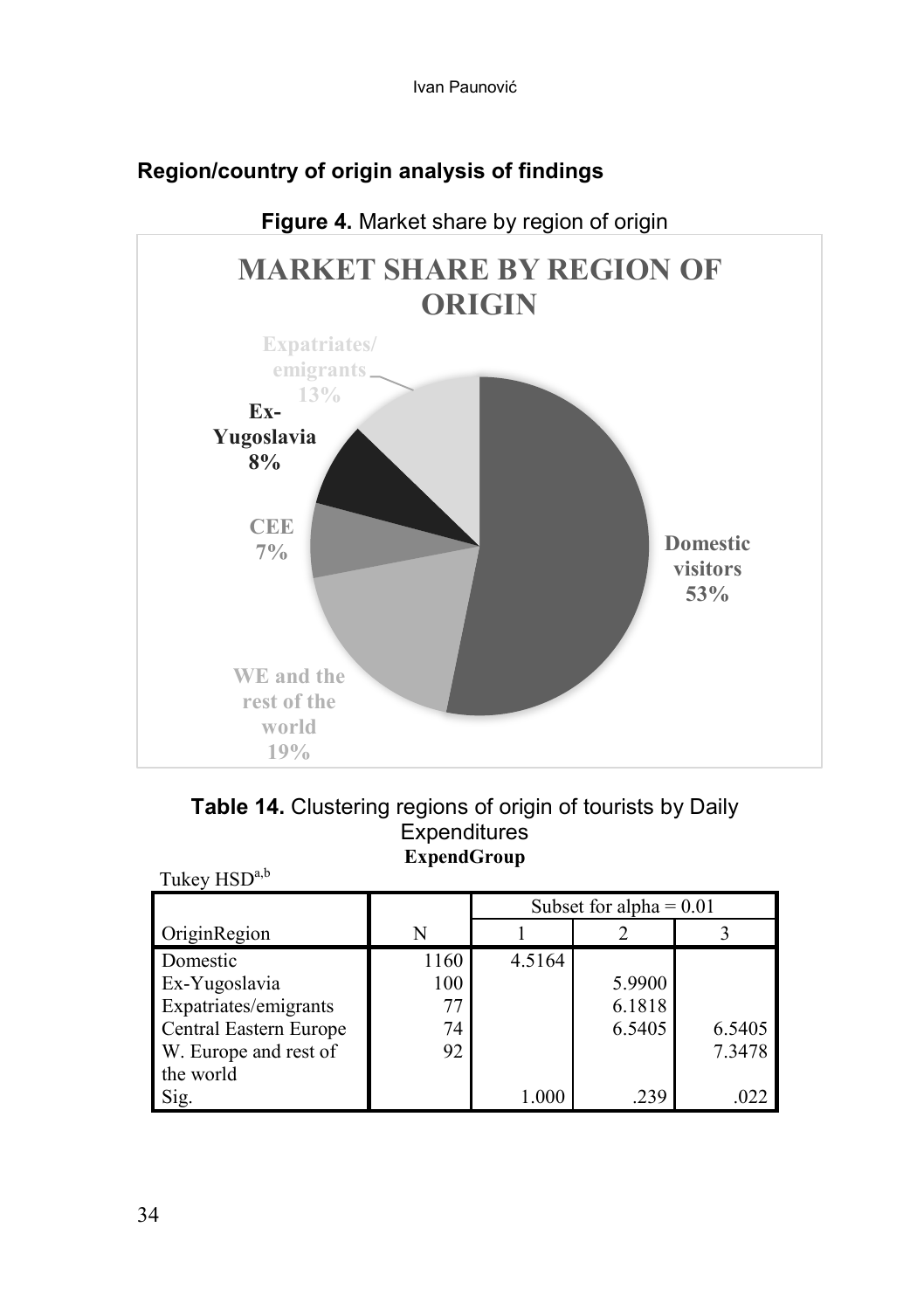- Domestic tourists have statistically significant lower daily spending from all other groups of tourists regardless of the region of origin.
- Expatriates/Emigrants have longer length of stay with statistical significance, from all other tourists in Serbia, regardless of their region of origin.

**Table 15.** Clustering regions of origin of tourists by length of stay **LengthOfStay**  $Thk$ ey  $HSD^{a,b}$ 

| THIS TIPP                     |      |                           |        |  |  |  |
|-------------------------------|------|---------------------------|--------|--|--|--|
|                               |      | Subset for alpha $= 0.01$ |        |  |  |  |
| OriginRegion                  | N    |                           |        |  |  |  |
| Domestic                      | 1160 | 2.0672                    |        |  |  |  |
| Central Eastern Europe        | 73   | 2.1233                    |        |  |  |  |
| Ex-Yugoslavia                 | 97   | 2.1237                    |        |  |  |  |
| W. Europe and the rest of the | 93   | 2.2688                    |        |  |  |  |
| world                         |      |                           |        |  |  |  |
| Expatriates/Emigrants         | 78   |                           | 2.8974 |  |  |  |
| Sig.                          |      | .668                      | 1.000  |  |  |  |

# **Major Serbian tourist destinations analysis of findings**

• Tourists visiting Belgrade have statistically significant higher daily spending from tourists on all other major tourist destinations in Serbia.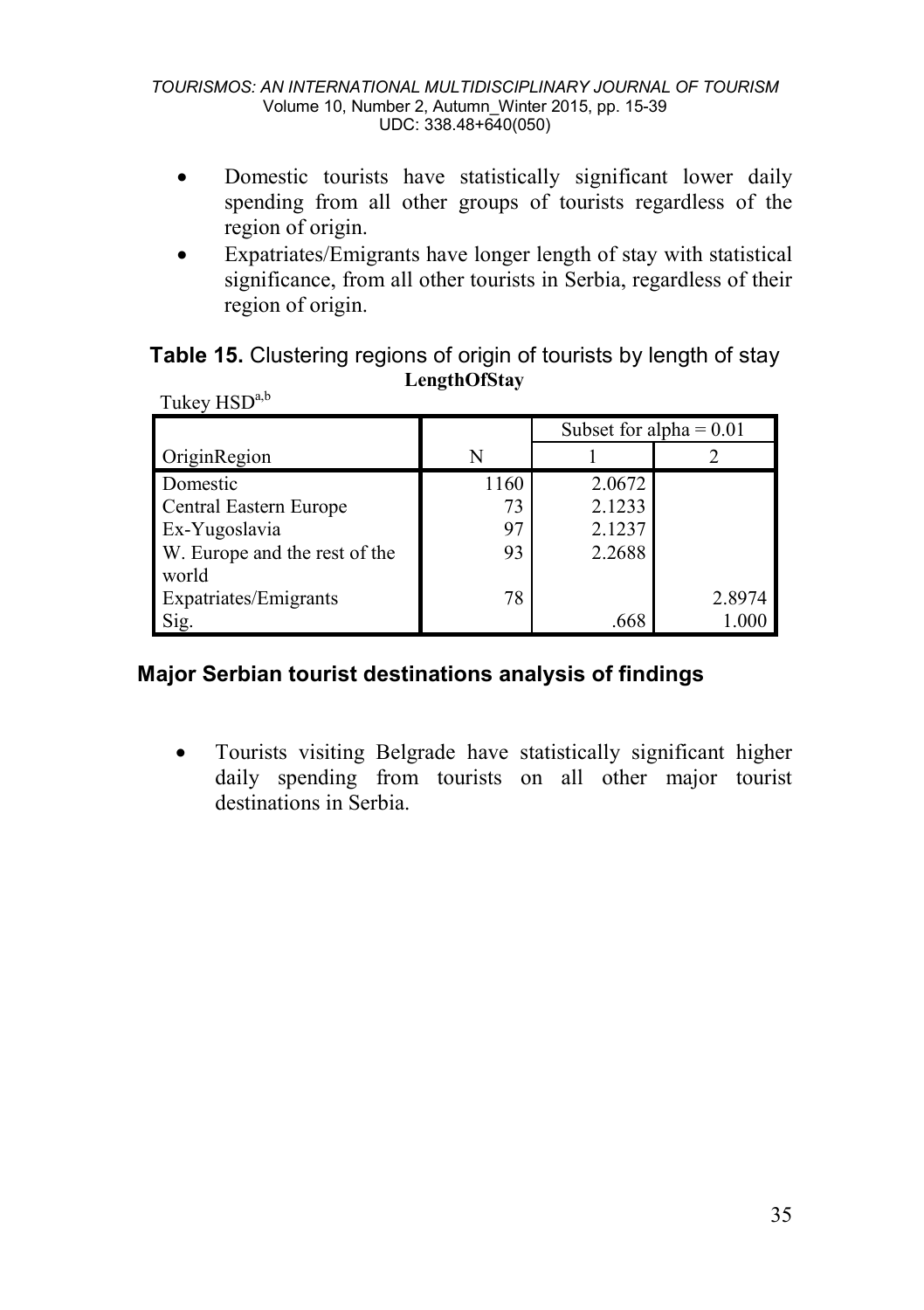

|                          | Table 17. Clustering tourism destinations by daily expenditures |
|--------------------------|-----------------------------------------------------------------|
|                          | <b>ExpendGroup</b>                                              |
| Tukey HSD <sup>a,b</sup> |                                                                 |

|                       |     | Subset for alpha = $0.01$ |        |  |
|-----------------------|-----|---------------------------|--------|--|
| Destination           | Ν   |                           |        |  |
| Novi Sad              | 74  | 4.5405                    |        |  |
| Niš                   | 113 | 4.6903                    |        |  |
| Zlatibor and W Serbia | 227 | 5.1013                    |        |  |
| Kopaonik              | 208 | 5.1635                    |        |  |
| Belgrade              | 214 |                           | 6.1308 |  |
| Sig.                  |     | .090                      |        |  |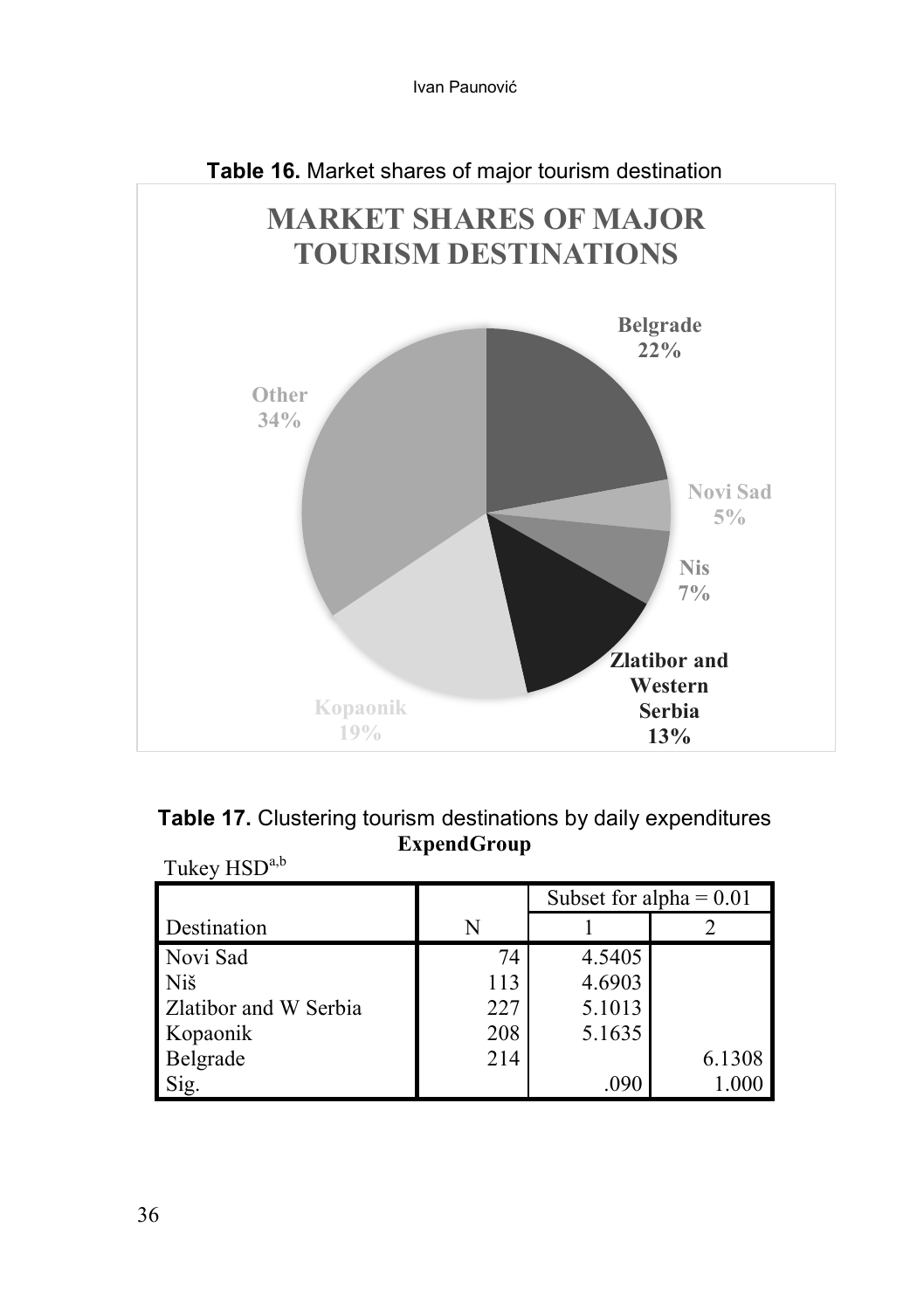### **CONCLUSIONS AND RECOMMENDATIONS**

The Serbian tourism market is very rich in small niches on both supply and demand side of the market. This study attempted to demonstrate the important differences these groups of tourists do exhibit in terms of key behavioral traits. Tourism policy should address the identified groups of tourists with specially designed marketing and communication strategies, appropriate to the tourist's needs and attitudes.

As a continuation of the Serbia Guest Survey 2011, another survey should be conducted during winter season. The questionnaire should also include the secondary motivation for trip in order to better understand motivation for trip. The data from EUROBAROMETER show that culture is a strong secondary motivator for visits, especially for city tourism. (World Tourism Organization and European Travel Commision, 2005)

Apart from only city tourists, all groups of tourists are most likely to be influenced by multiple motivations. Every tourists and potential tourist is influenced by multiple motivators in the process of buying and consuming the service, and is always balancing these multiple motivations. (Swarbrooke & Horner, 2007)

### **REFERENCES**

- Armenski, T., Zakić, L. & Dragin, A. (2009). Foreign tourists perception of the Image of Serbia. *Bulletin of the Serbian Geographical Society Tome 89 No. 1*.
- Bjork, P. & Jansson, T. (2008). Travel Decision-making: The Role of Habit. *Tourismos Vol. 3 No. 2*, 11-34.
- Bresler, N. (2011 Volume 15, Issue 2). Decision Factors for Domestic Package Tours – Case Study of a Region in South Africa. *TURIZAM*, 53-64.
- Di Domenico, C. & Di Domenico, M. (2007). Heritage and urban renewal in Dundee: Learning from the past when planning for the future of a postindustrial city. *Journal of Retail and Leisure property* .
- Diez, P.R. (2011). Actuation and Promotion Mechanisms of Urban Tourism: The Case of Seville (Spain). *Turizam Vol. 15 No. 1*, 26-39.
- Dunne, G., Flanagan, S., & Buckley, J. (2011). Towards a decision making model for city break travel. *INTERNATIONAL JOURNAL OF CULTURE, TOURISM AND HOSPITALITY RESEARCH Vol. 5 No. 2*, 158-172.
- Hara, T. & Kasimoglu, M. (2012). *Strategies for Tourism Indutry- Micro and Macro Perspectives.* Rijeka: InTech.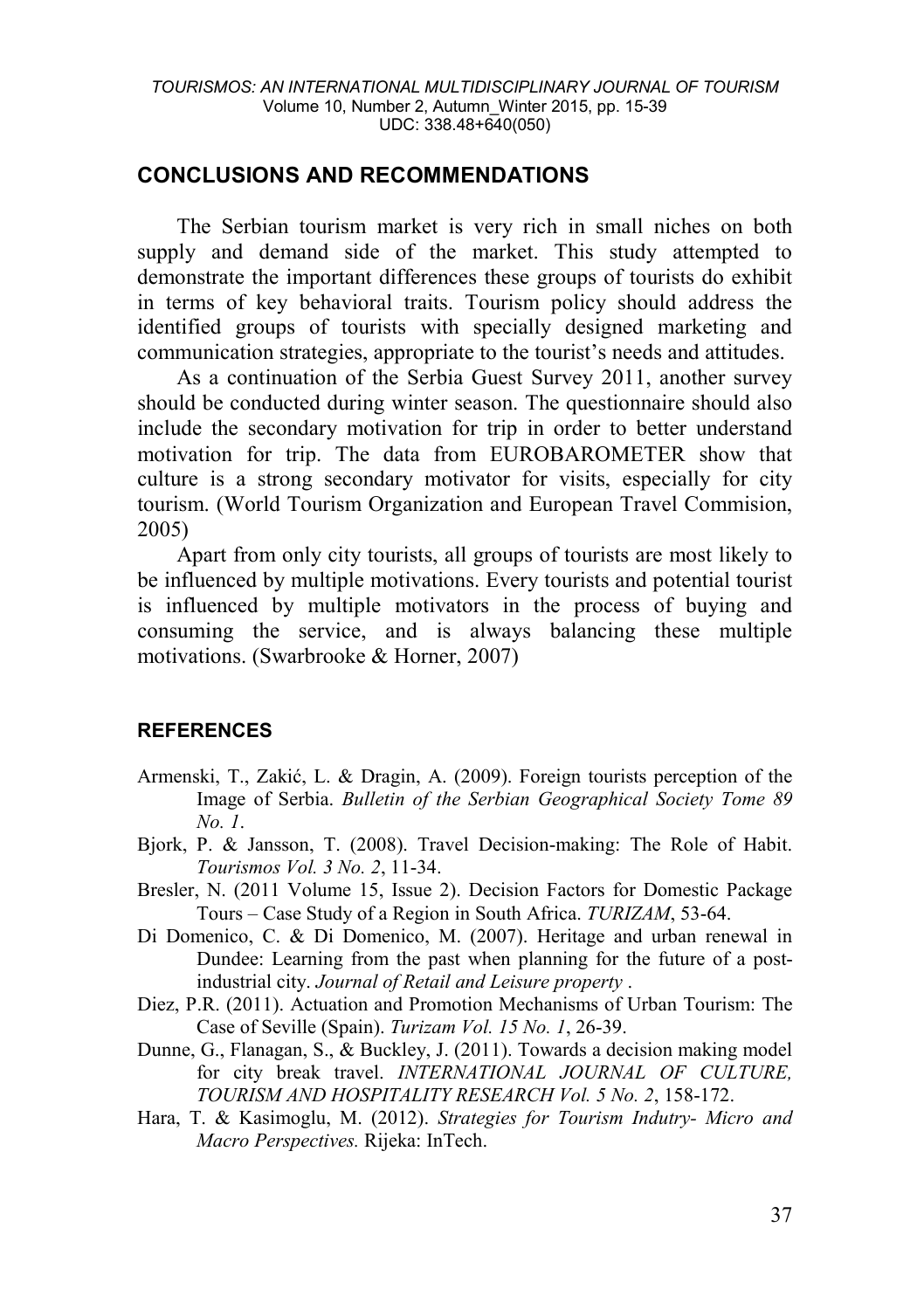- Horwath Consuting Zagreb and University of Belgrade Faculty of Economics. (2006). *Tourism Strategy of the Republic of Serbia.* Belgrade: Government of the Reublic of Serbia.
- Jose, B., Rafael, B. & Elena, F. (2010). Influence of women 's lifestyles on holiday decisions. *Advances in Tourism Destination Marketing*.
- Kotler, P., & Armstrong, G. (2006). *Priniples of Marketing, 11th Edition.* Upper Saddle River: Pearson Prentice Hall.
- Maitland, R. (2010). Everyday life as a creative experience in the cities. *International Journal of Culture, Tourism and Hospitality Research Vol. 4 No. 3*.
- Mehter, A.S. & Sevcan, Y. (2012 Vol. 7 No. 1). EUROPEAN TOURISM POLICY AND REFLECTIONS OF TOURISM IN THE NEGOTIATIONS WITH TURKEY. *TOURISMOS*, 383-395.
- Metin, K., & Seyhmus, B. (2011). *Managing and Marketing Tourist Destinations.* New York: Routledge.
- Minghetti, V., & Montagutti, F. (2010). Assessing Istanbul competitiveness: a multidimensional approach. *International Journal of Culture, Tourism and Hospitality Research,* Vol.4 No.3, 232.
- Mintzberg, H., Ahlstrand, B. & Lampel, J. (1998). *Strategy Safary.* New York: The Free Press.
- Murphy, C. & Boyle, E. (2006). Testing a conceptual model of cultural tourism development in the post-industrial city: A case study of Glasgow. *Tourism and Hositality Research,* Vol. 6 No. 2.
- Najdic, M., & Sekulovic, N. (2012). Behavior of Serbian Tourists During Economic Crisis: Two Empirical Researches. *Turizam*, 180-192.
- Official Gazzette of the Republic of Serbia. (2006). Strategy of Tourism Development of the Republic of Serbia. *91/2006*. Official Gazzette of the Republic of Serbia.
- Pearce, D.G. & Schott, C. (2011 Vol. 5 No. 2). Domestic vs outbound booking and channel choice behavior: evidence from New Zealand. *INTERNATIONAL JOURNAL OF CULTURE, TOURISM AND HOSPITALITY RESEARCH*, 112-127.
- Petković, G. & Pindžo, R. (2012). Tourism and new economic challenges. *Ekonomika preduzeca Vol. 60, br. 1-2*.
- Prokopis, C. & Saveriades, A. (2010). The use of Ethnography to explore Tourist Satisfaction Antecedents. *Tourismos Vol. 5 No. 1*, 89-100.
- Sayed, A.A. (2010). Evaluating the Relationship between Socio-demographic Variables, Travel Experience and Probability to return to Destination. *Tourismos Vol. 5 No. 1*, 111-129.
- Statistical Office of the Republic of Serbia. (2013, July 6). Retrieved from Statistical Office of the Republic of Serbia website: http://webrzs.stat.gov.rs/WebSite/Public/PageView.aspx?pKey=182
- Swarbrooke, J. & Horner, S. (2007). *Consumer Behaviour in Tourism, Second Edition.* Oxford: Elsevier.